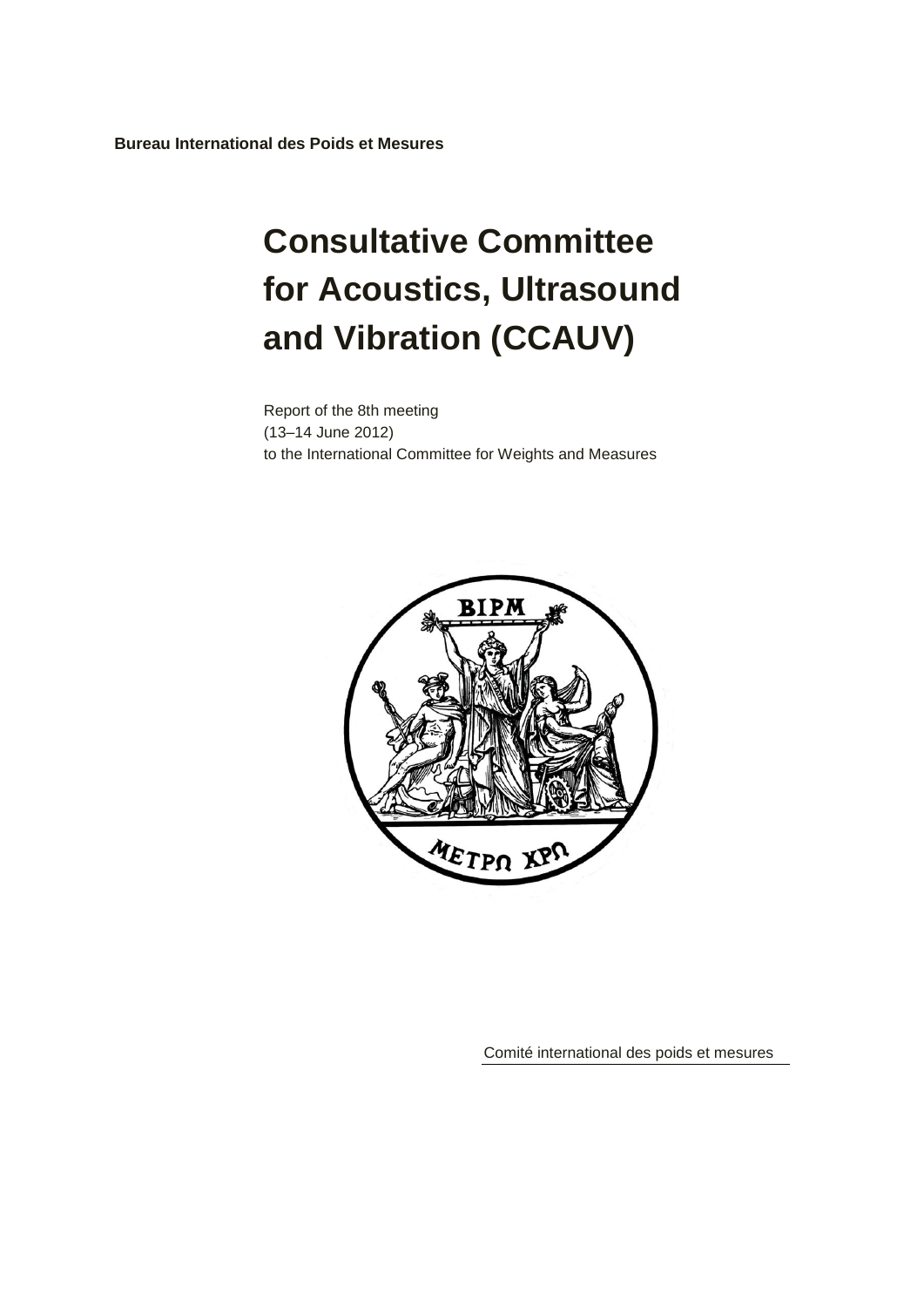Note:

Following a decision of the International Committee for Weights and Measures at its 92nd meeting (October 2003), reports of meetings of the Consultative Committees are now published only on the BIPM website and in the form presented here.

Full bilingual versions in French and English are no longer published.

Working documents for the meetings are listed at the end of the report and those which the Consultative Committee decides are for public use are also available on the website.

> M. Kühne, Director BIPM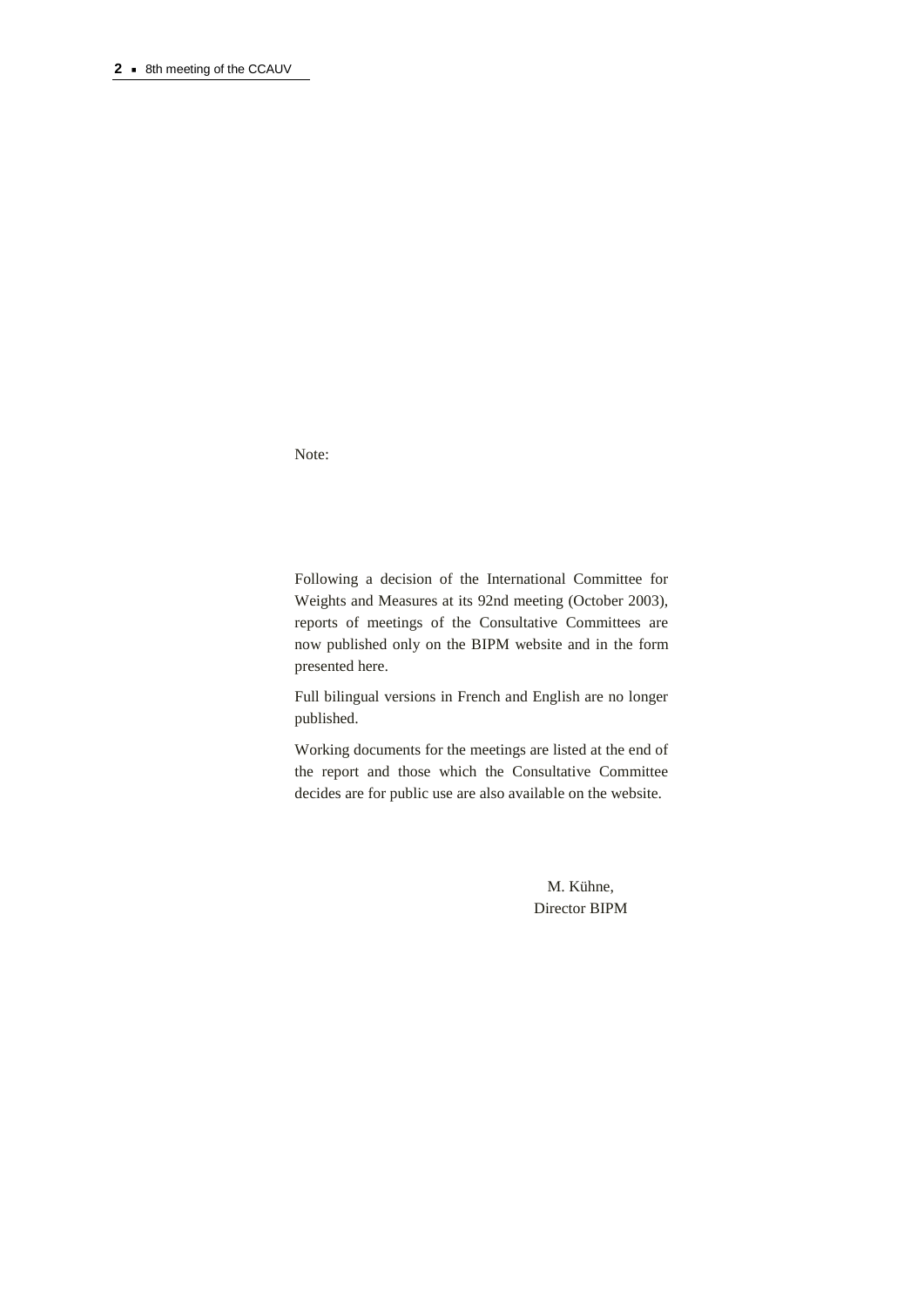# **LIST OF MEMBERS OF THE CONSULTATIVE COMMITTEE FOR ACOUSTICS, ULTRASOUND AND VIBRATION**

as of 13 June 2012

## **President**

J. Valdés, member of the International Committee for Weights and Measures.

#### **Executive Secretary**

S. Picard, International Bureau of Weights and Measures [BIPM], Sèvres.

#### **Members**

Central Office of Measures/Glówny Urzad Miar [GUM], Warsaw. Centro Nacional de Metrología [CENAM], Querétaro. D.I. Mendeleyev Institute for Metrology (VNIIM), Rosstandart [VNIIM], St Petersburg. Danish Fundamental Metrology Ltd [DFM], Lyngby. Instituto Nacional de Metrologia, Normalizaçao e Qualidade Industrial [INMETRO], Rio de Janeiro. Istituto Nazionale di Ricerca Metrologica [INRIM], Turin. Laboratoire National de Métrologie et d'Essais [LNE], Paris. Korea Research Institute of Standards and Science [KRISS], Daejeon. National Institute of Metrology [NIM], Beijing. National Institute of Standards and Technology [NIST], Gaithersburg. National Measurement Institute of Australia [NMIA], Lindfield. National Metrology Institute of Japan, National Institute of Advanced Industrial Science and Technology [NMIJ/AIST], Tsukuba. National Metrology Institute of South Africa [NMISA], Pretoria. National Metrology Institute of Turkey/Ulusal Metroloji Enstitüsü [UME], Gebze-Kocaeli. National Physical Laboratory [NPL], Teddington. National Research Council of Canada [NRC], Ottawa. Physikalisch-Technische Bundesanstalt [PTB], Braunschweig. The Director of the International Bureau of Weights and Measures [BIPM], Sèvres.

## **Observers**

Agency for Science, Technology and Research [A\*STAR], Singapore.

Bulgarian Institute of Metrology [BIM], Sofia.

Bundesamt für Eich- und Vermessungswesen [BEV], Vienna.

Centro Español de Metrología [CEM], Madrid.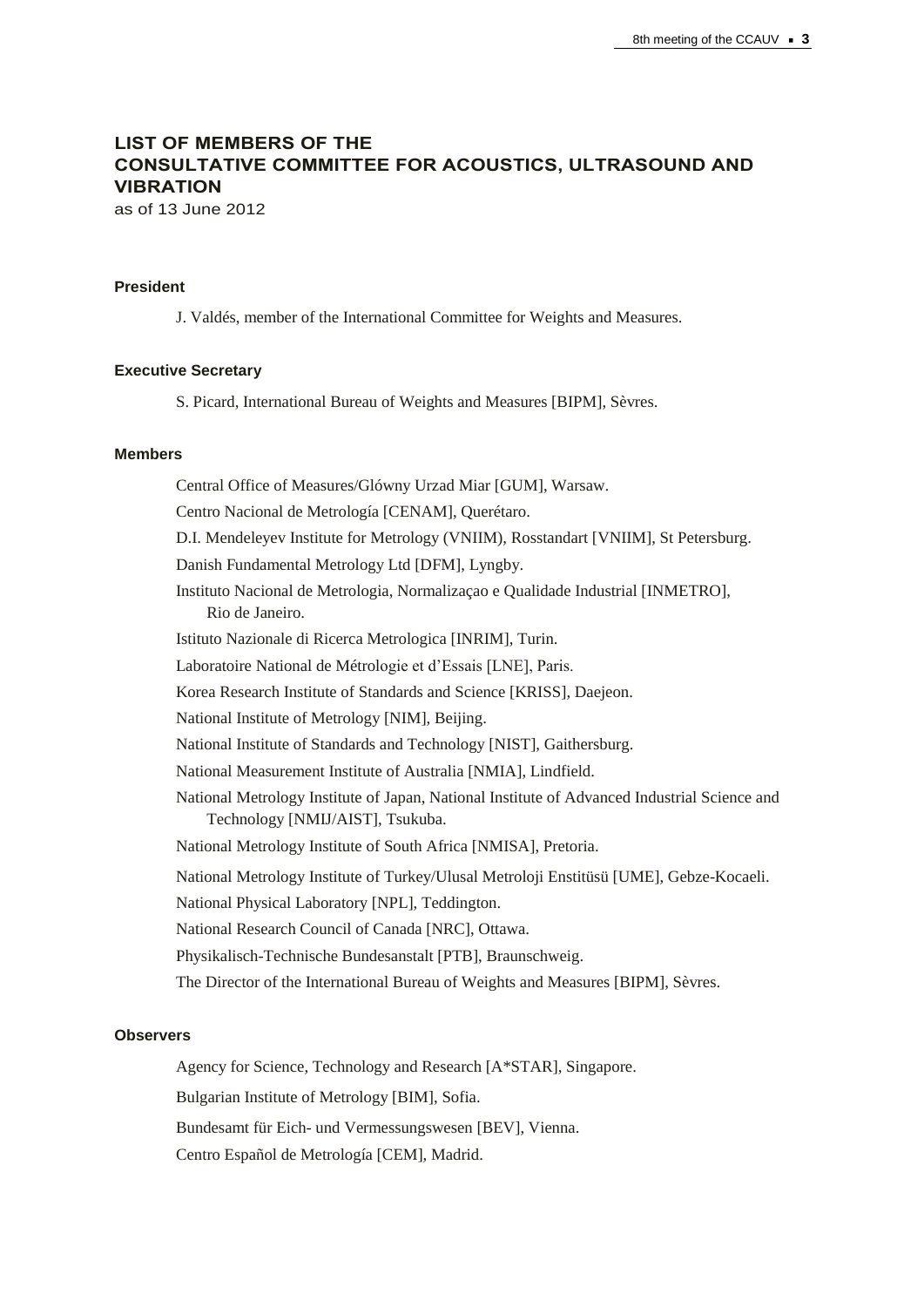Czech Metrological Institute [CMI], Brno.

Federal Office of Metrology [METAS], Bern-Wabern.

Institute for Physical, Technical and Radiophysical Measurements [VNIIFTRI], Rostekhregulirovaniye of Russia, Moscow.

Instituto Português da Qualidade [IPQ], Caparica.

Institutul National de Metrologie [INM], Bucharest.

International Electrotechnical Commission [IEC], Geneva.

International Organization for Standardization [ISO], Geneva 20.

National Physical Laboratory of India [NPLI], New Delhi.

Slovak Institute of Metrology/Slovenský Metrologický Ústav [SMU], Bratislava.

VSL [VSL], Delft.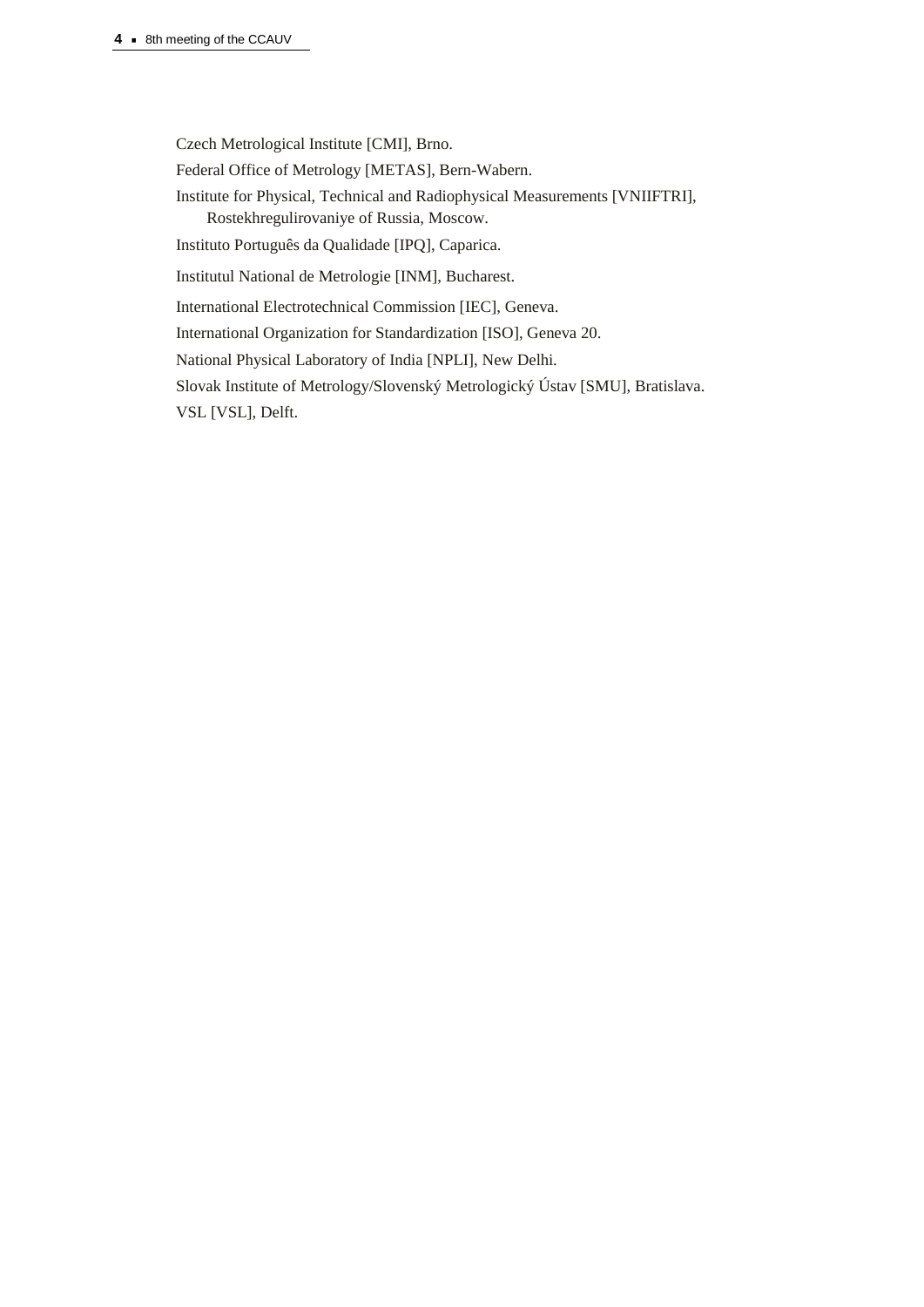#### **1 OPENING OF THE MEETING AND WELCOME BY THE BIPM DIRECTOR**

The Director of the BIPM, Prof. M. Kühne, welcomed the delegates to the 8th meeting of the CCAUV and announced that Dr T. Bruns had agreed to chair the meeting in the absence of the CCAUV president Dr J. Valdés.

## **2 WELCOME BY THE CCAUV PRESIDENT / INTRODUCTION OF PRESENTATIONS**

In his role as chairman of the meeting, Dr T. Bruns welcomed the members to the meeting. A recommendation of the 7th meeting of the CCAUV (2010) was to hold a special technical session early in the meeting to allow discussion of the latest topics in the fields of acoustics, ultrasound and vibration. This technical session took place before commencing with the agenda for the 8th meeting of the CCAUV, and included a series of short presentations on selected topical themes.

## **3 PRESENTATIONS OF SELECTED SCIENTIFIC TOPICS**

The presentations were as follows:

#### **Application of optics to acoustical metrology**

*Sound field reconstruction and beam-forming based on measurements of the acousto-optic effect,* presented by Salvador Barrera-Figueroa (DFM)

*Optical system based on photon correlation spectroscopy for acoustic free-field particle velocity measurements,* presented by Richard Barham (NPL)

*Determining the pressure sensitivity of a microphone from measurements of the velocity of the membrane,* presented by Salvador Barrera-Figueroa (DFM)

#### **Calibrations for underwater sound level measurements**

*Laboratory free-field calibration of underwater SPL-receivers applied for noise measurements in the sea conditions,* presented by Alexander Isaev (VNIIFTRI)

#### **Development of characterisation methods of therapeutic ultrasound**

*Therapeutic ultrasound: current and future activities at the UK NPL,*

presented by Bajram Zeqiri (NPL)

*Acoustic and thermal characterization of high-intensity ultrasound fields,*

presented by Christian Koch (PTB)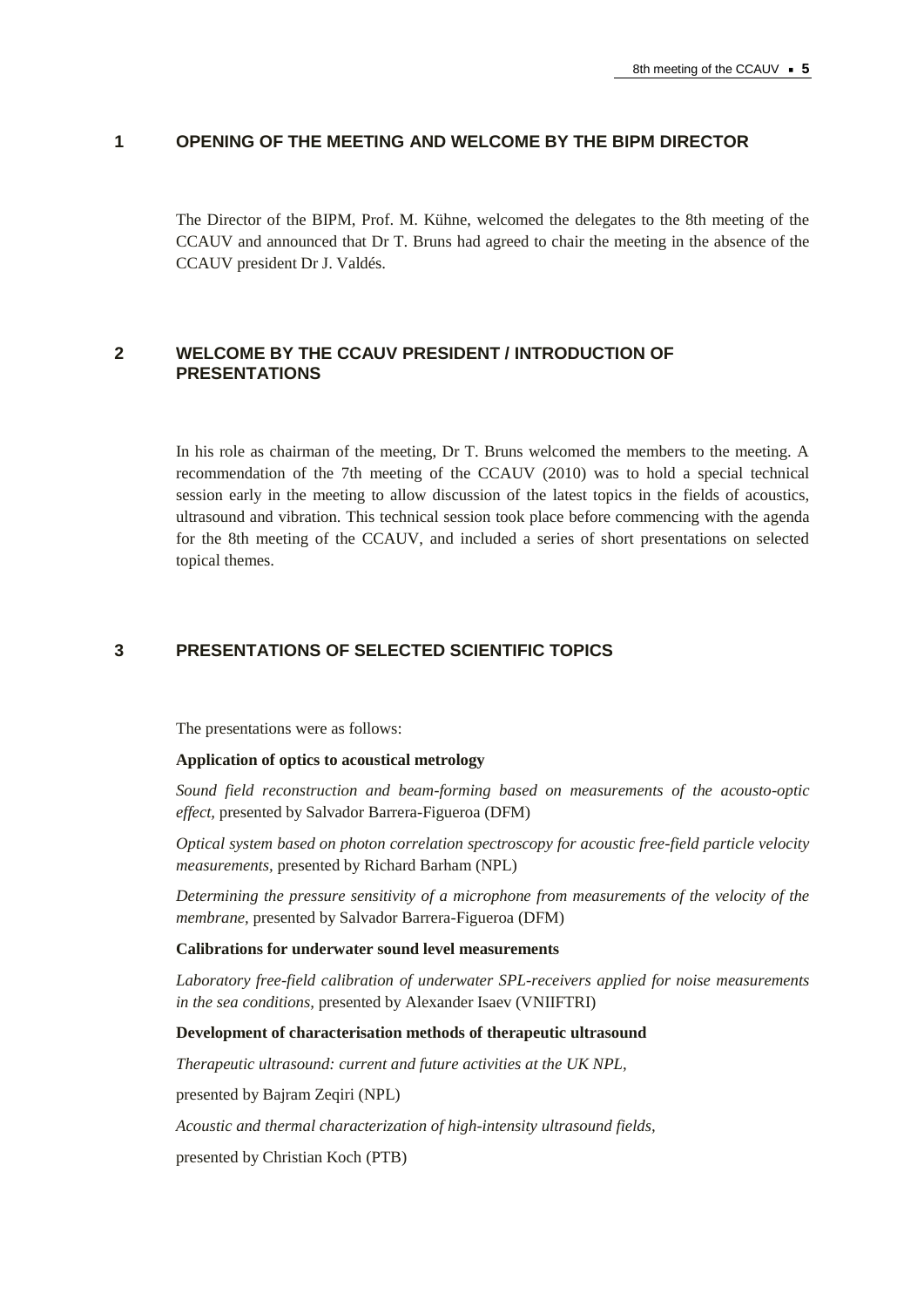Abstracts for the above presentations are available on the CCAUV website (cf. Appendix 1).

# **4 WELCOME TO MEMBERS**

The Consultative Committee for Acoustics, Ultrasound and Vibration (CCAUV)\* held its 8th meeting at the International Bureau of Weights and Measures (BIPM) in Sèvres on Wednesday 13 and Thursday 14 June 2012.

The following delegates and experts were present: M. Balakhanov (VNIIFTRI), R. Barham (NPL), C. Bartoli (LNE), T. Bruns (PTB), S. Crocker (NIST-USRD), W.S. Cheung (KRISS), J.N. Durocher (LNE), D. Dobrowolska (GUM), J.S. Echeverría-Villagómez (CENAM), S. Barrera-Figueroa (DFM), C. Guglielmone (INRIM), A. Isaev (VNIIFTRI), T. Kikuchi (NMIJ/AIST), C. Koch (PTB), J. Kolasa (GUM), A. Konkov (VNIIFTRI), T.R. Licht (BKSV-DPLA), A. Paolero (NIST-USRD), G. Ripper (INMETRO), S. Robinson (NPL), D. Rodrigues (LNE), E. Sadikoğlu (UME), E. Sandermann-Olsen (BKSV-DPLA), A. Ota (NMIJ/AIST), A. Scott (NMIA), G. Silva-Pineda (CENAM), Q. Sun (NIM), T. Usuda (NMIJ/AIST), C.S. Veldman (NMISA), L. Wu (NRC-INMS), P. Yang (NIM), B. Zeqiri (NPL).

Observers: M. Blabla (CMI), I. Godinho (IPQ), C. Hof (METAS), R. Koops (VSL), M.N. Medina (CEM), M. Singh (NPLI).

Guests: A. Maina (KEBS).

Participants from the BIPM were: A.Ö. Altan (UME, on secondment to the BIPM as Executive Secretary of the JCRB), A. Henson (Director of the International Liaison and Communication Department), M. Kühne (Director of the BIPM), S. Picard (Executive Secretary), C. Thomas (Coordinator of the BIPM KCDB).

Apologies were received from: F.T. Alharbi (SASO), N. Bradfield (British Standards Institution), R. Edelmaier, E. Krivtsov (VNIIM), H.-J. von Martens (ISO), V. Nedzelnitsky (NIST), R. Nel (NMISA), V. Pozdeeva (BelGIM), K. Rasmussen (DFM), Prof. Valdés (UNSAM-INTI).

Dr T. Bruns added his welcome and invited the delegates to introduce themselves. A special welcome was extended to Mr A. Maina, representing the KEBS (Kenya Bureau of Standards) at this meeting as a guest on a one-off basis.

# **5 APPOINTMENT OF A RAPPORTEUR**

Dr R. Barham and Mr S. Robinson from the NPL were proposed as *rapporteurs* for the meeting and this was approved. The *rapporteurs* agreed to prepare a summary of decisions and actions

 $\overline{a}$ 

<sup>\*</sup> For a list of acronyms, [click here.](http://www.bipm.org/en/practical_info/acronyms.html)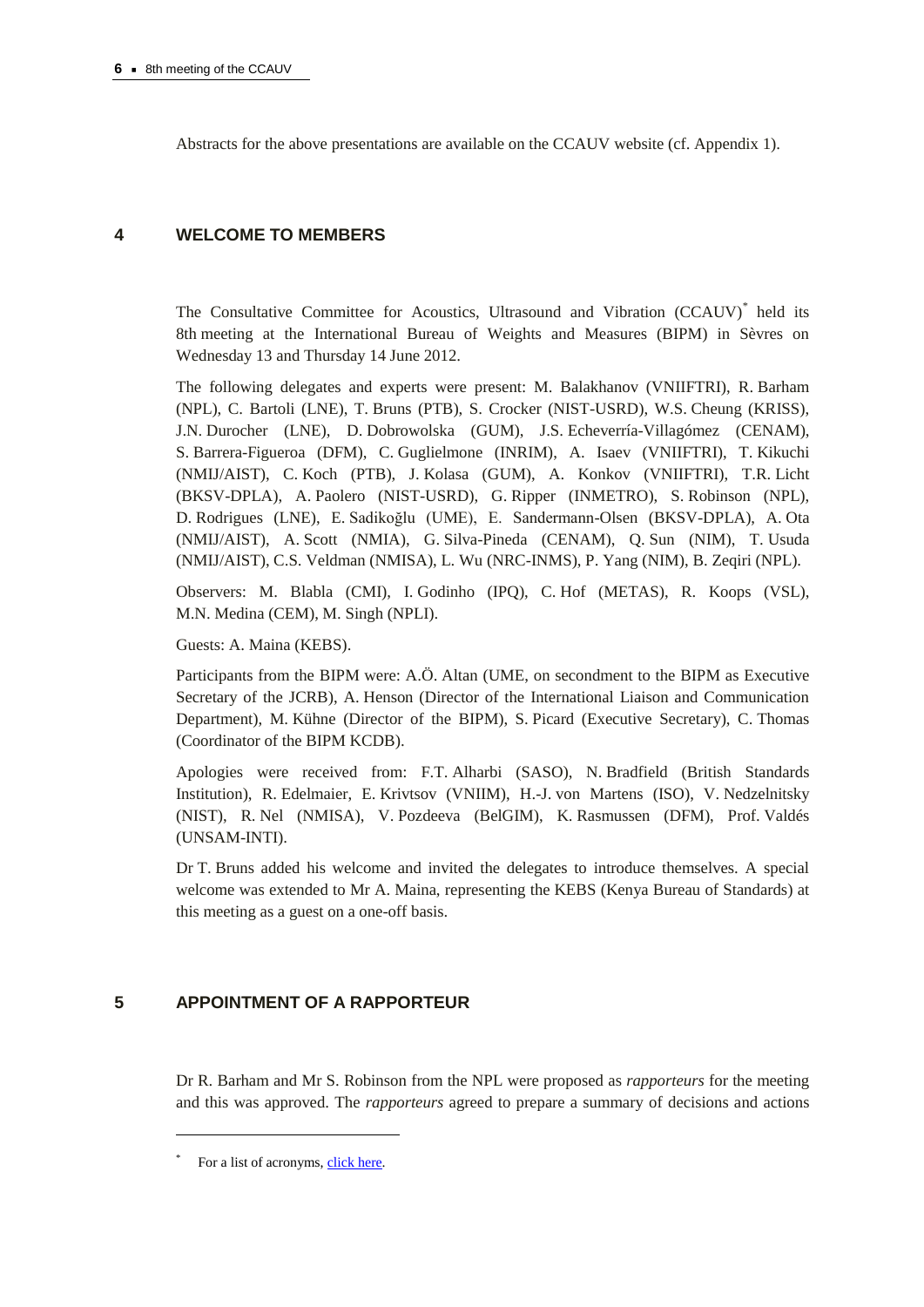for presentation at the end of the meeting, and to circulate a document confirming these soon afterwards.

## **6 APPROVAL OF THE AGENDA**

The agenda was approved without comment or change.

# **7 REPORT OF THE 7TH MEETING OF CCAUV, 2010**

Dr S. Picard noted that the report of the 7th meeting of the CCAUV (2010) had been circulated to the CCAUV. No further comments had been received therefore the report was confirmed. Dr T. Bruns and Dr S. Picard thanked Dr R. Barham for his efforts as *rapporteur* for the previous meeting.

## **8 REPORTS FROM THE CCAUV WORKING GROUPS**

#### **8.1 Report from the CCAUV Working Group for RMO Coordination (CCAUV-RMOWG)**

Mr C.S. Veldman reported that the members of the RMOWG (RMO Chairs) and other participants met on 11 June 2012. Eighteen participants were present and all Regional Metrology Organizations (RMOs) were represented.

The Working Group (WG) reviewed the Calibration and Measurement Capabilities (CMCs) currently being processed. There are currently no issues with the reviews and no actions resulted from the discussion.

It was noted that the Joint Committee of the Regional Metrology Organizations and the BIPM (JCRB) is organizing a workshop on "CMC review best practices" on 20 March 2013, and there was a suggestion that the RMOWG chair should attend.

A document has been prepared to collect information on individuals with capability and experience to undertake quality system and peer review. The documents will be allocated open access and the RMOWG request that members provide details as appropriate.<sup>1</sup>

The CMC check list will be supplemented with informative notes.

 $\overline{a}$ 

<sup>&</sup>lt;sup>1</sup> Later it was shown that these documents cannot be made available for open access due to questions of confidentiality. For further information, please contact the CCAUV Executive Secretary.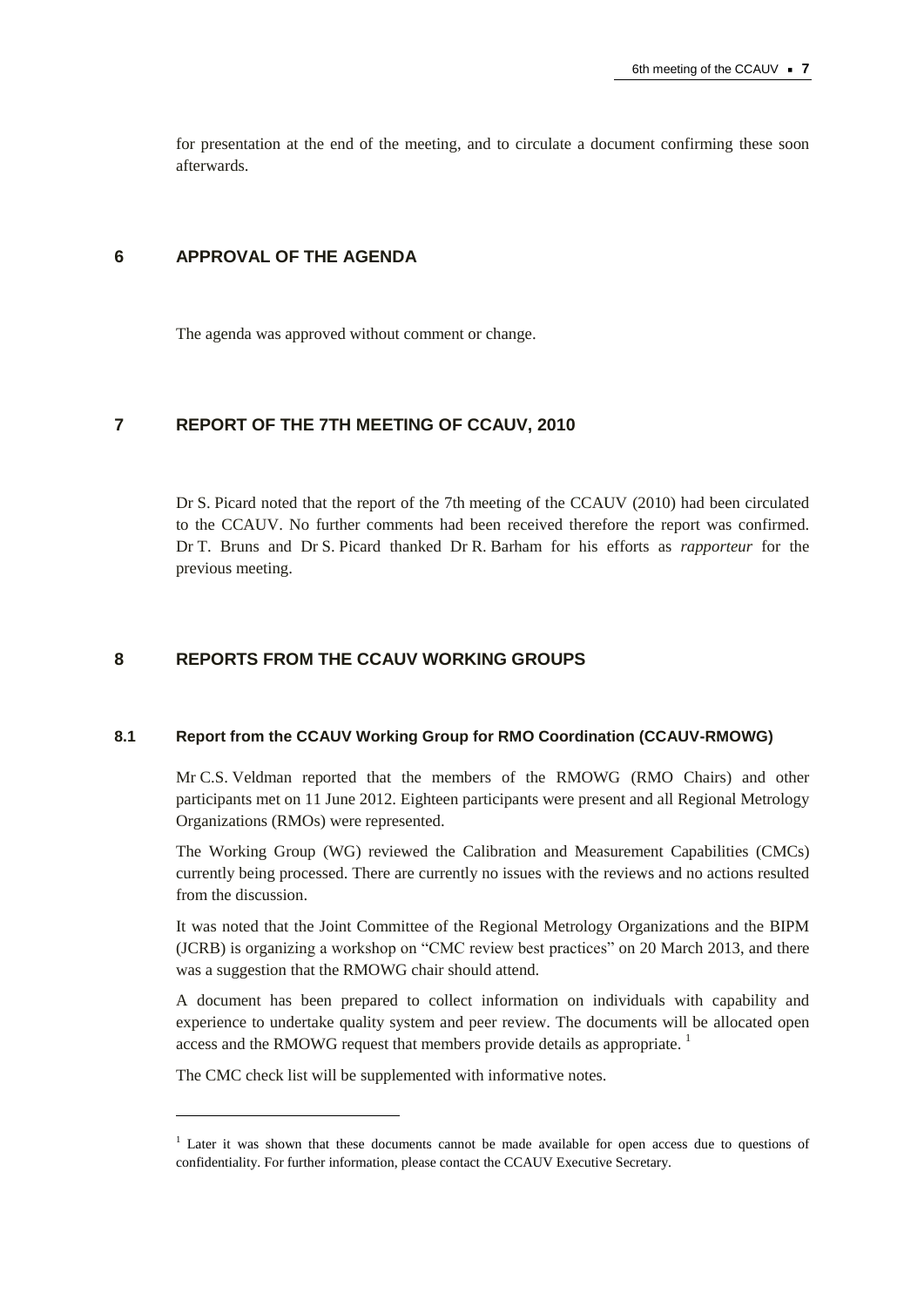The list of Service Categories was the subject of some discussion with a suggestion that CMCs be split into three sub-categories: sound in air, sound in water and vibration. It was proposed that each category has its own file, enabling individual files to be changed in future reviews, thereby reducing the burden on reviewers. There was no objection from the CCAUV.

## **8.2 Report from the CCAUV Working Group on Strategic Planning (CCAUV-SPWG)**

Dr B. Zeqiri reported on the meeting of the SPWG which met on 12 June 2012, noting that the responsibilities of the WG are increasing.

The SPWG recently circulated a questionnaire to all NMIs to gather views on their vision of the AUV field during the next 5 years and beyond. Ten replies were received, covering the fields of acoustics, ultrasound, vibration and underwater acoustics which are being evaluated. One goal is to consider how future expectations will influence the work of the CCAUV, e.g. in terms of new requirements for pilot studies or key comparisons. Dr B. Zeqiri made a final request for contributions to be submitted within one month, before using the data to update the *Future Needs* document (now renamed the *CCAUV Strategy* document).

Mr A. Henson presented the work that the BIPM is undertaking on future strategy, which will require input to be gathered from the Consultative Committees. The BIPM Director, Prof. M. Kühne, explained the background to the requirement. One of the recommendations from the CGPM *ad hoc* Working Group, created in response to Resolution 10 of the 24th meeting of the CGPM (2011), was to review strategy to provide information for the development of the BIPM programme of work, but also to enable the BIPM to highlight strategically important Consultative Committee issues to senior management, the CGPM, representatives of Member States and NMI Directors. A key element of this will be an assessment of the requirement for future Key Comparisons. This is partly to give sufficient visibility to the BIPM Programme of Work and to assess budget commitments, but also to allow transparency for the NMIs within their fields of interest. To provide the required information in the field of acoustics, ultrasound, vibration and underwater acoustics, the CCAUV will use a template provided by Mr A. Henson.

The SPWG's review of its terms of reference was presented, the addition of a new advisory role to identify requirements for future pilot studies and key comparisons was noted.

## **8.3 Report from the [CCAUV Working Group for Key Comparisons \(CCAUV-KCWG\)](http://www.bipm.org/wg/CCAUV/CCAUV-KCWG/Restricted/welcome.jsp)**

Dr T. Bruns reported on the first meeting of the KCWG, which was established in February 2011, and has subsequently carried out its work by email correspondence. The terms of reference of the WG were described as:

1) Ensuring global consistency in measurement across the fields of the CCAUV;

2) Taking responsibility for the implementation of the CIPM MRA following CCAUV KCs.

Tasks of the KCWG were described as:

identify the need and feasibility of CCAUV Key Comparisons and Supplementary  $\bullet$ Comparisons;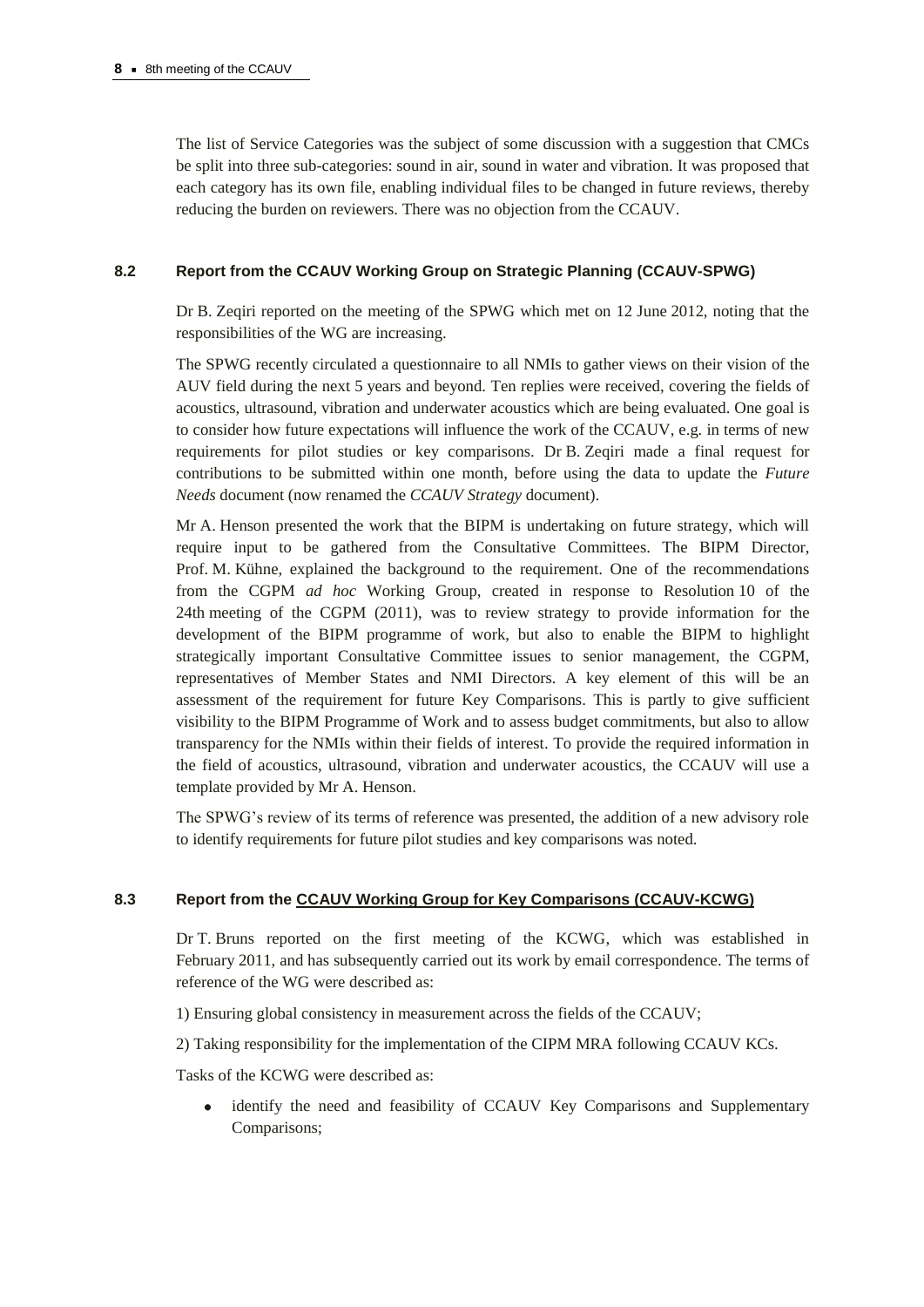- review (and approve) technical protocols for all comparisons that are intended to be  $\bullet$ used for the subsequent support of CMC Claims (CIPM-KC, RMO-KC, SC);
- give advice on the analysis of KCs, calculation of KCRVs, linking procedures;
- review and commenting of Draft B reports prior to submission to and approval by the CCAUV;
- provide input to SPWG on matters of KCs;  $\bullet$
- $\bullet$ give advice in case of disagreement during comparisons.

Meetings of the KCWG will be arranged to precede CCAUV meetings. The meetings will be attended by members of the KCWG, BIPM Director, CCAUV President, CCAUV Executive Secretary, Chairs of other WGs, and TC Chairs of RMOs.

The KCWG will be made up of experts from the member NMIs and may include guests invited from outside of the community on a one-off basis, where their special expertise is needed (e.g. mathematicians and statisticians). It was noted that the field of underwater acoustics is currently under-represented.

Dr T. Bruns was appointed Chair of the KCWG for a period of 4 years.

The terms of reference of the KCWG were approved, including a proposal that the KCWG will in future review all types of technical protocols (including Supplementary Comparisons).

The next task of the KCWG is to draft advisory documents for:

- the preparation of Technical Protocols;  $\bullet$
- $\bullet$ KC analysis;
- linking of RMO KCs;  $\bullet$
- report of KCs.  $\bullet$

It was noted that all approved KC protocols should be posted in the KCDB while a KC is in progress.

# **9 CCAUV KEY COMPARISONS**

#### **9.1 Comparisons and reports in progress**

9.1.1 CCAUV A-K5

Dr R. Barham reported the progress of the key comparison on calibration of laboratory standard microphones. Eleven participants have completed their measurements and participation of the NMIJ/AIST has been re-scheduled to July 2012.

On this basis, the pilot laboratory (NPL) is expected to circulate a Draft A report for approval by December 2012.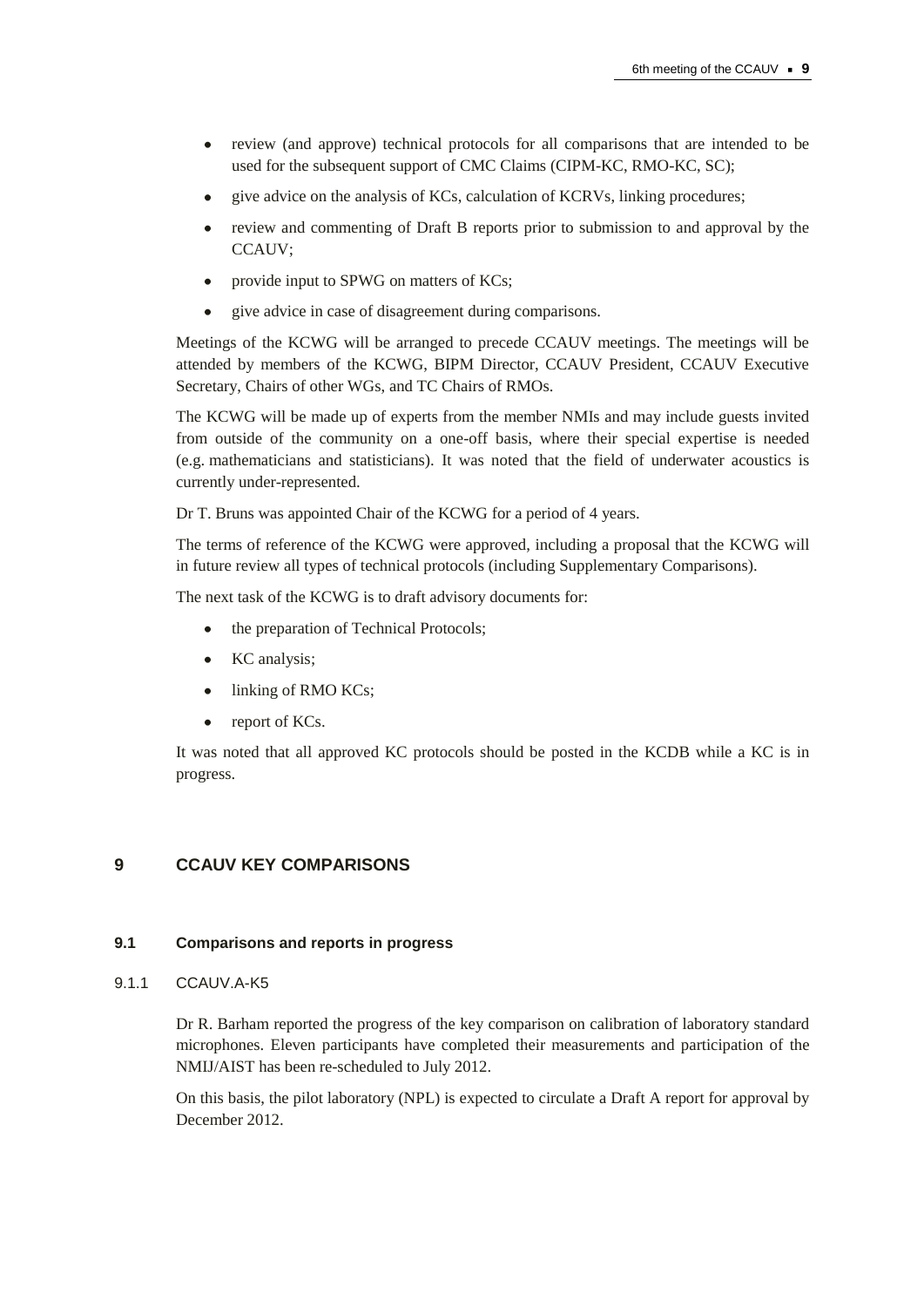Preliminary results for the stability of the travelling standard microphones were shown and plans for some innovative aspects being considered for reporting the results were discussed. These include a comparison of the component of the results derived from analytical processing and presentation of results by reference curves.

The unusual situation in Denmark was discussed, where two institutes have a capability and have made measurements. It was agreed that only results from the BKSV-DPLA shall appear in the reporting of the KC.

## 9.1.2 CCAUV.U-K3

Dr C. Koch (PTB) described the progress of the comparison. Two factors have hindered progress:

- A reference transducer malfunctioned due to a bad connection and required repair. After  $\bullet$ repair, the transducer has shown a small but still significant step change in output.
- $\bullet$ The facility at the NMIJ/AIST had been badly affected by the earthquake and subsequent tsunami on 11 March 2011 preventing its calibrations from being completed on time.

All calibration data was submitted to the coordinator (PTB) by the end of 2011 (although some participants undertook some recalculation of results in February 2012). It was also noted that some of the participant data appeared to contain discrepancies. A meeting was held for participants earlier in the day to discuss the way forward. Dr C. Koch reported that a decision had been taken to accept the suggestions made by the coordinator to correct for the step change in output after repair using the correction factor calculated by the PTB (along with its associated uncertainty).

Dr C. Koch estimated that the Draft A report would be completed by June 2012.

## 9.1.3 CCAUV.V-K2

Dr T. Bruns reported that all participants have completed their measurements and that the final stability measurements were carried out in February 2012. However, some unexplained findings have prevented a preliminary Draft A report from being circulated among participants.

The stability of the back-to-back transducer shows a linear drift. This type of problem is not uncommon in KCs and a way to deal with it is documented in *Metrologia*. However, a more detailed analysis concluded that this established approach was not providing a sensible outcome, and it has consequently been decided to simply publish the results without calculating a KCRV or Degrees of Equivalence.

The KC includes measurements on a single-ended device, and it was argued that the calibration techniques are similar enough that performance in this measurement is sufficient to support CMCs for back-to-back devices.

A Draft A report is in preparation.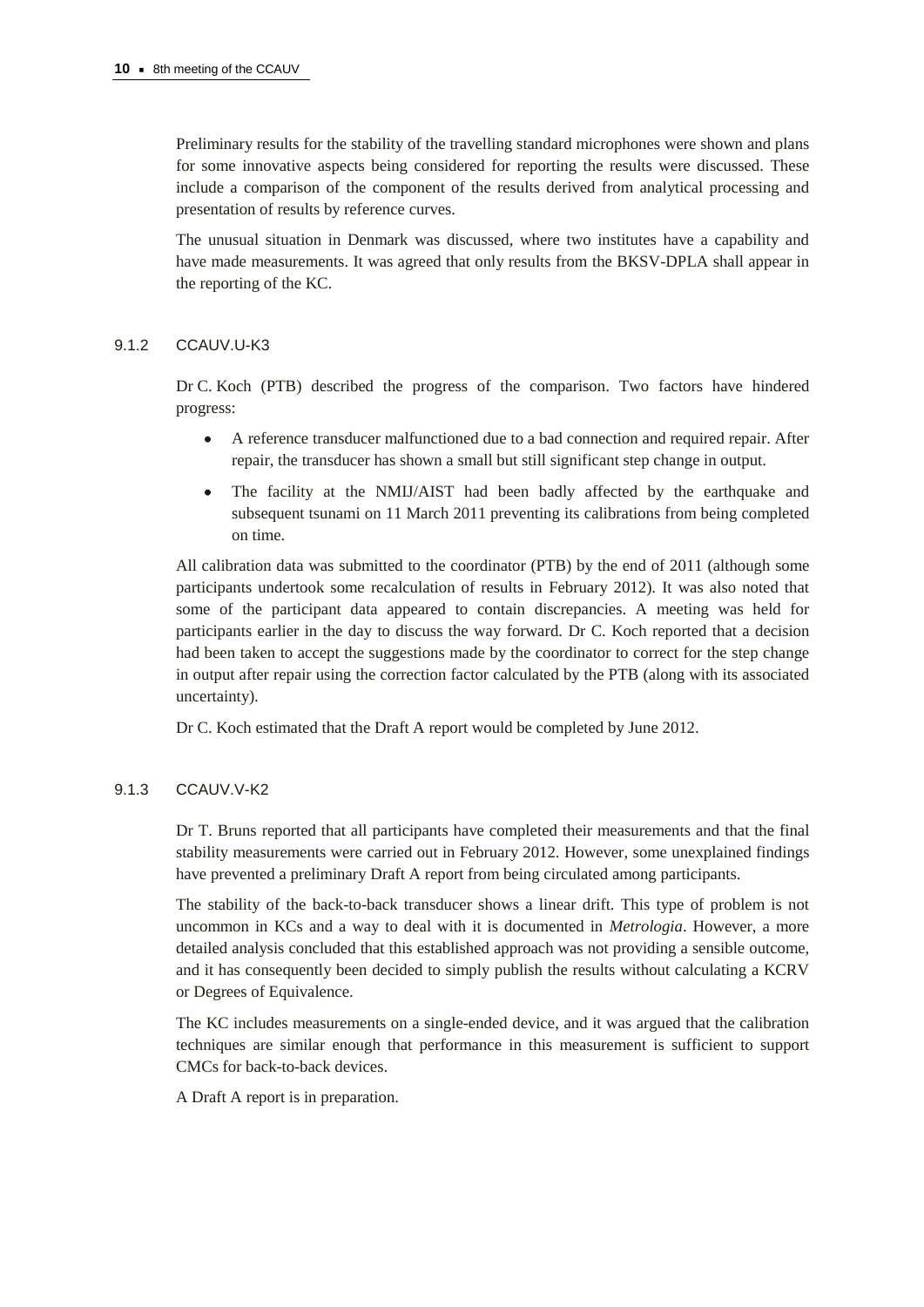#### **9.2 Future comparison proposals**

#### 9.2.1 APMP.AUV.V-S1 and CCAUV.V-K3

Mr Q. Sun briefly reviewed the drivers and technical solutions developed for APMP.AUV.V-S1 before making a new proposal. Much of the motivation for measurements at these frequencies is linked to seismometry and earthquake detection. It was noted by the meeting that there is strong industrial support for such measurements in Japan and Australia. Mr Q. Sun also reported that all measurements in the project have been completed and that this supplementary regional comparison has highlighted a need for a KC within the CCAUV.

The proposed KC extends capabilities already demonstrated in other KCs, into the lowfrequency region. It was then noted that there were already three supplementary comparisons, with 18 participants, covering the proposed low frequency range. Therefore the linking process would need to be reversed in this instance to enable results produced in RMOs to be linked to an eventual KCRV coming from this KC.

Mr Q. Sun asked the CCAUV if a KC should be initiated. Key questions were

- What frequency range would be covered?
- $\bullet$ What devices would be used?

NIM agreed to circulate a questionnaire to gather recommendations for the scope and schedule in order to draft a technical protocol.

#### 9.2.2 CCAUV.U-K4

Dr B. Zeqiri noted that the last ultrasonic hydrophone KC was completed in 2003 and it was therefore timely to consider a repeat. The NPL offered to pilot a new KC but is not in a position to begin at this time.

The NPL proposes to circulate a technical protocol in December 2012. It was confirmed that the PTB, the NMIJ/AIST and the NIM are interested in participating and that no additional NMIs requested to be included.

#### 9.2.3 CCAUV.W-K2

Mr S. Robinson (NPL) noted that the last Key Comparison for underwater acoustics was completed in 2003 (reported in 2004) and it was therefore timely to consider a repeat. The previous comparison (CCAUV.W-K1) covered free-field calibration of hydrophones in the frequency range 1 kHz to 500 kHz. At the 7th meeting of the CCAUV (2010), there had been a discussion of the likelihood of a low frequency comparison for pressure calibration of hydrophones in the range 20 Hz to 2 kHz. However, there are only three NMIs that are able to participate in the low-frequency comparison. Since there are more NMIs with the capability of free-field calibration, and since a number of these NMIs are able to undertake free-field calibration at frequencies below 1 kHz (thus partially covering the low frequency range), a repeat free-field comparison is more technically desirable and cost effective. The new Key Comparison would be designated CCAUV.W-K2.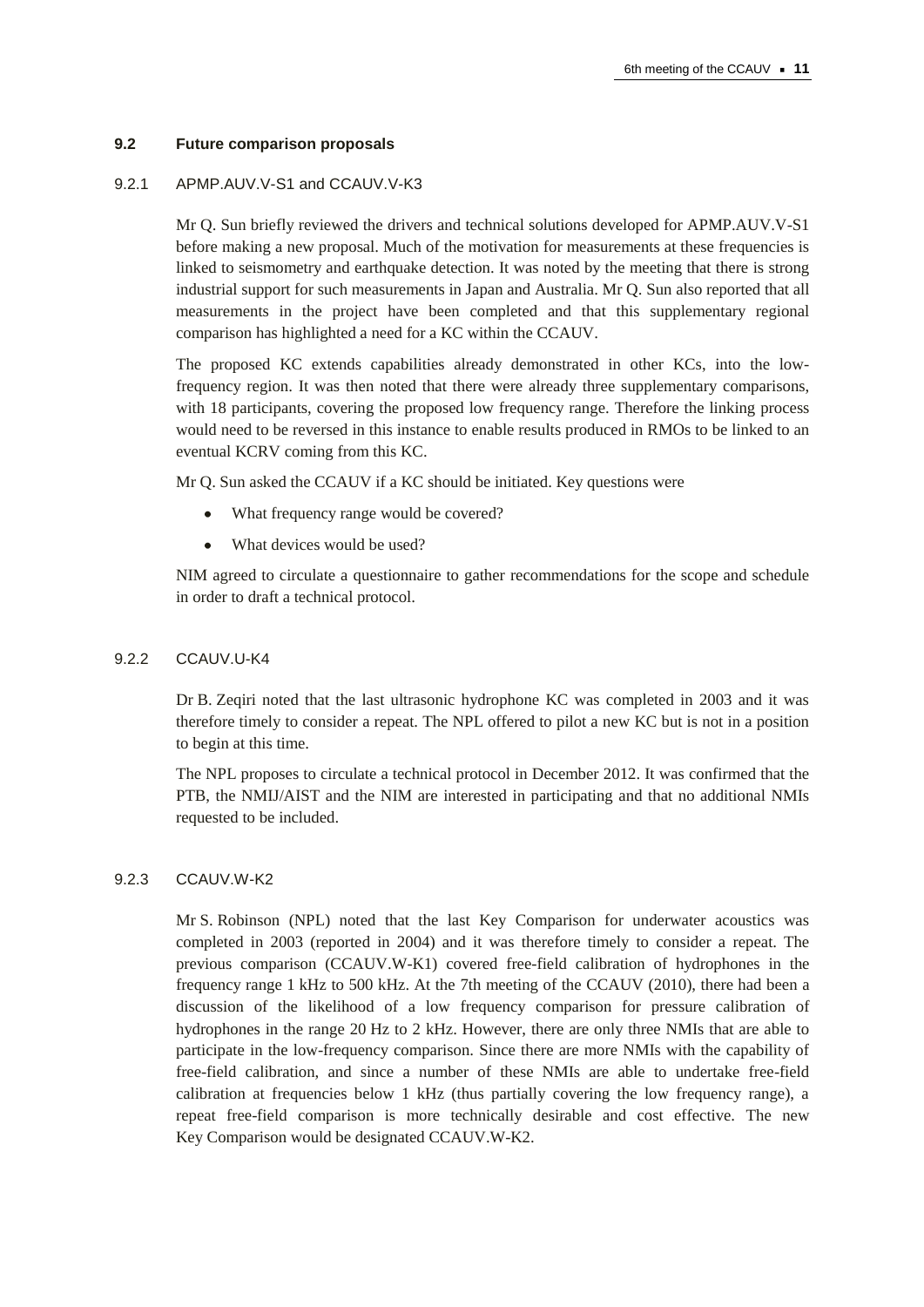The NPL has offered to pilot the new KC but is not in a position to begin at this time. The NPL will circulate a questionnaire and draft protocol to potential NMI participants during the third quarter of 2012, with a view to begin the Key Comparison early in 2013.

It was noted that potential participants include the NPL, the NIST-USRD, the VNIIFTRI, the INMETRO, the UME and the KRISS. The NIM stated that China will soon recognize another institute (HAARI) as a Designated Institute (DI), and this institute should be able to represent China as a participant.

# **10 REGIONAL KEY COMPARISONS**

## **10.1 Published comparisons**

#### 10.1.1 APMP.AUV.A-K3.1

A final report has been published (*Metrologia,* 2011, **48,** *[Tech. Suppl.,](http://iopscience.iop.org/0026-1394/48/1A/09001/)* 09001)

## 10.1.2 COOMET.AUV.A-K2

A final report has been published (*Metrologia,* 2011, **48,** *[Tech. Suppl.,](http://iopscience.iop.org/0026-1394/48/1A/09002)* 09002)

## 10.1.3 EURAMET.AUV.V-K1.2

This bi-lateral comparison between the METAS and the PTB was intended to underpin reduced uncertainty capability at the METAS. However, the METAS is currently taking part in CCAUV.V-K2 which will serve the same purpose. Thus the linking process envisaged under EURAMET.AUV.V-K1.2 is not being pursued (*Metrologia,* 2011, **48,** *[Tech. Suppl.,](http://iopscience.iop.org/0026-1394/48/1A/09003/)* 090023).

A discussion took place on whether to retain the key comparison designation of this project. It was agreed not to change anything as the project has essentially been completed.

## **10.2 Comparisons and reports in progress**

10.2.1 APMP.AUV.V-K1.1

Participants in this comparison include the NMIJ/AIST, the NIMT, the NMC, the A\*STAR, with Chinese Taipei as a late entrant. Dr T. Usuda reported on the difficulties encountered with this comparison, which required a third attempt to complete. In the first attempt (reported in 2010) a significant change in the sensitivity of a reference back-to-back accelerometer was experienced. Alternative devices were then circulated, however, additional participants joining the project required a second round of measurements to be carried out, which again experienced significant instabilities in a reference transducer.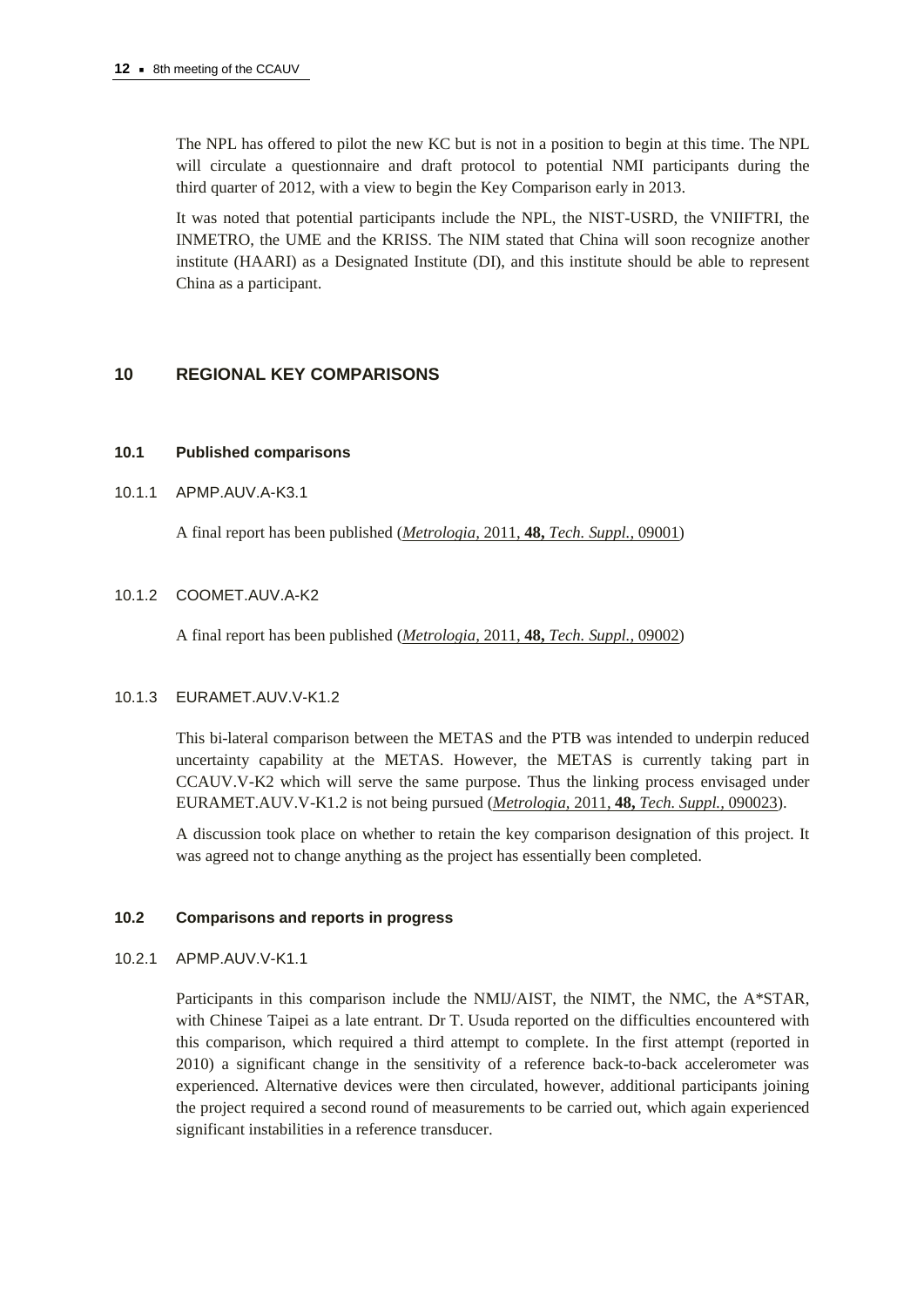On the third attempt measurements were completed successfully, using a modified protocol where the reference devices were hand-carried.

A Draft B report is being prepared.

#### **10.3 Future comparison proposals**

#### 10.3.1 SIM.AUV.V-K2

A draft protocol has been circulated for comment, but further progress is dependent on CCAUV.V-K2.

The protocol currently proposes the specification of an adapter to facilitate the mounting of a single-ended transducer, thereby removing the influence of different configurations that may be used by individual participants.

The protocol will be finalized and submitted to the KCWG for approval.

#### 10.3.2 Other proposals

Mr C.S. Veldman reported that a protocol is being drafted for a new KC within AFRIMETS on the calibration of type LS2P microphones. The NMISA will pilot the project, which is anticipated to start early in 2013.

Dr S. Barrera-Figueroa reported that a KC within EURAMET has been discussed, on the calibration of type LS1P microphones, to enable the numerous EURAMET NMIs that could not be accommodated in CCUAV.A-K5, to link with the latter. The NPL has offered to pilot the KC which is anticipated to start mid-2013.

#### **10.4 Linking regional comparisons**

#### 10.4.1 APMP.AUV.A-K3

This KC has now been linked to CCAUV.A-K3 and the final report approved and published (*Metrologia,* 2012, **49,** *[Tech. Suppl.,](http://iopscience.iop.org/0026-1394/49/1A/09002/)* 09002).

# **11 SUPPLEMENTARY COMPARISONS**

#### **11.1 Published comparisons**

## 11.1.1 AFRIMETS.AUV.V-S2

The final report has been published (*Metrologia,* 2012, **49,** *[Tech. Suppl.,](http://iopscience.iop.org/0026-1394/49/1A/09001/)* 09001)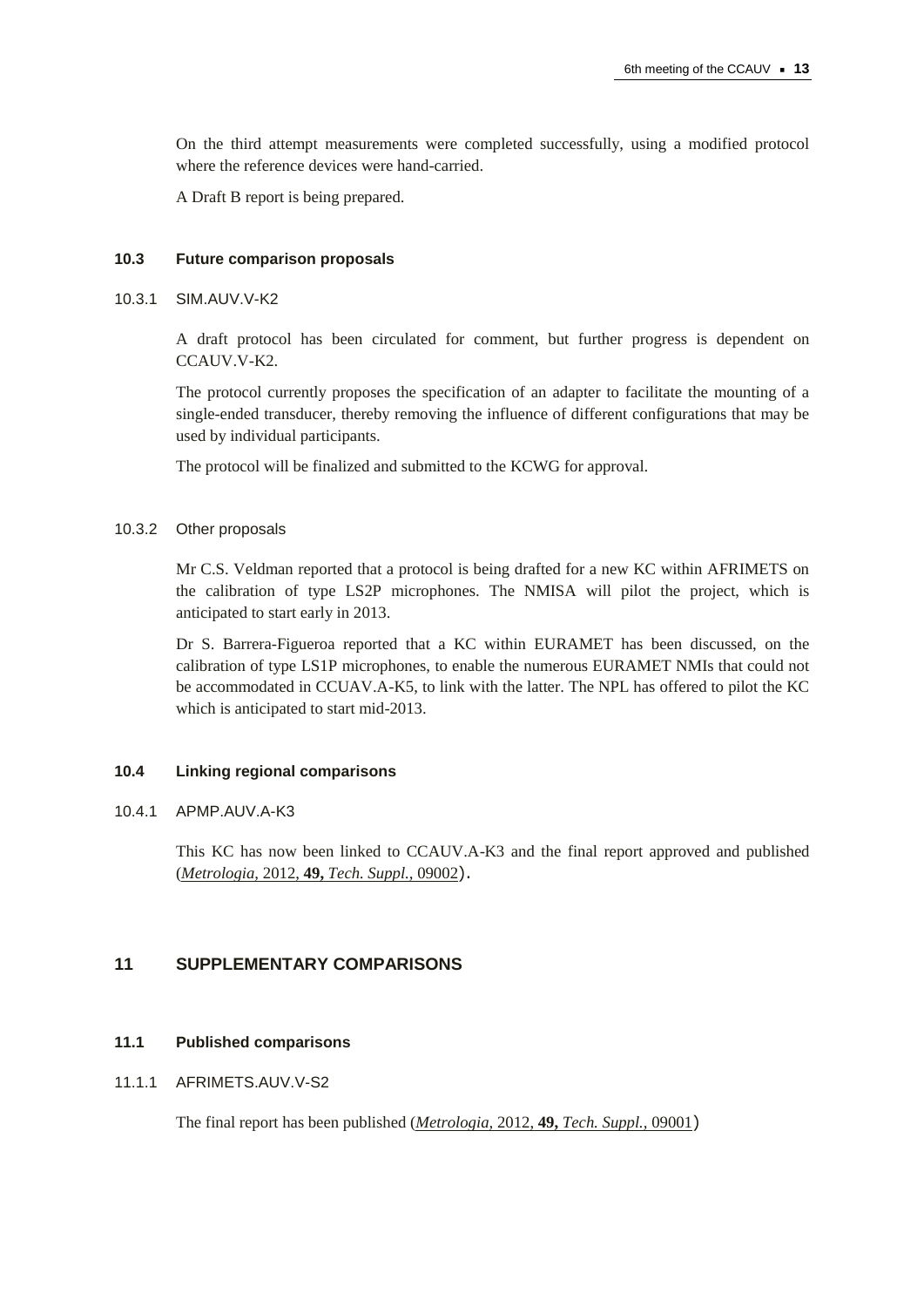## **11.2 Comparisons and reports in progress**

#### 11.2.1 APMP.AUV.A-S1

A Draft B report had been sent to the KCWG, but because the pilot laboratory had made changes since the submission a new Draft B was completed in April 2012, which will be re-submitted to the KCWG for approval.

## 11.2.2 APMP.AUV.V-S1

See 8.2.1

#### 11.2.3 COOMET.AUV.A-S1

A Draft B report is in preparation.

## 11.2.4 COOMET.AUV.W-S1

A pilot study has been carried out (*Metrologia,* 2011, **48,** *[Tech. Suppl.,](http://iopscience.iop.org/0026-1394/48/1A/09004/)* 09004). Dr A. Isaev (VNIIFTRI) reported progress on this bilateral comparison between the VNIIFTRI and the HAARI (China). Dr A. Isaev commented that an RMO comparison on this subject is planned. However, it was noted that the HAARI is not yet officially recognized as a DI. The NIM agreed to undertake the registration formalities for the HAARI.

## 11.2.5 EURAMET.AUV.A-S1

A Draft A report has been approved and a Draft B is in preparation. It will be submitted to the KCWG for approval in the next few months.

## 11.2.6 EURAMET.AUV.V-S1

Measurements are in progress. Seven out of ten laboratories have completed their measurements with the remainder due to complete by April 2013. A Draft A report is anticipated in late 2013. Stability measurements on the reference device are currently indicating good performance.

## 11.2.7 SIM.AUV.A-S1

A Draft B report has been sent to the KCWG and comments are under review.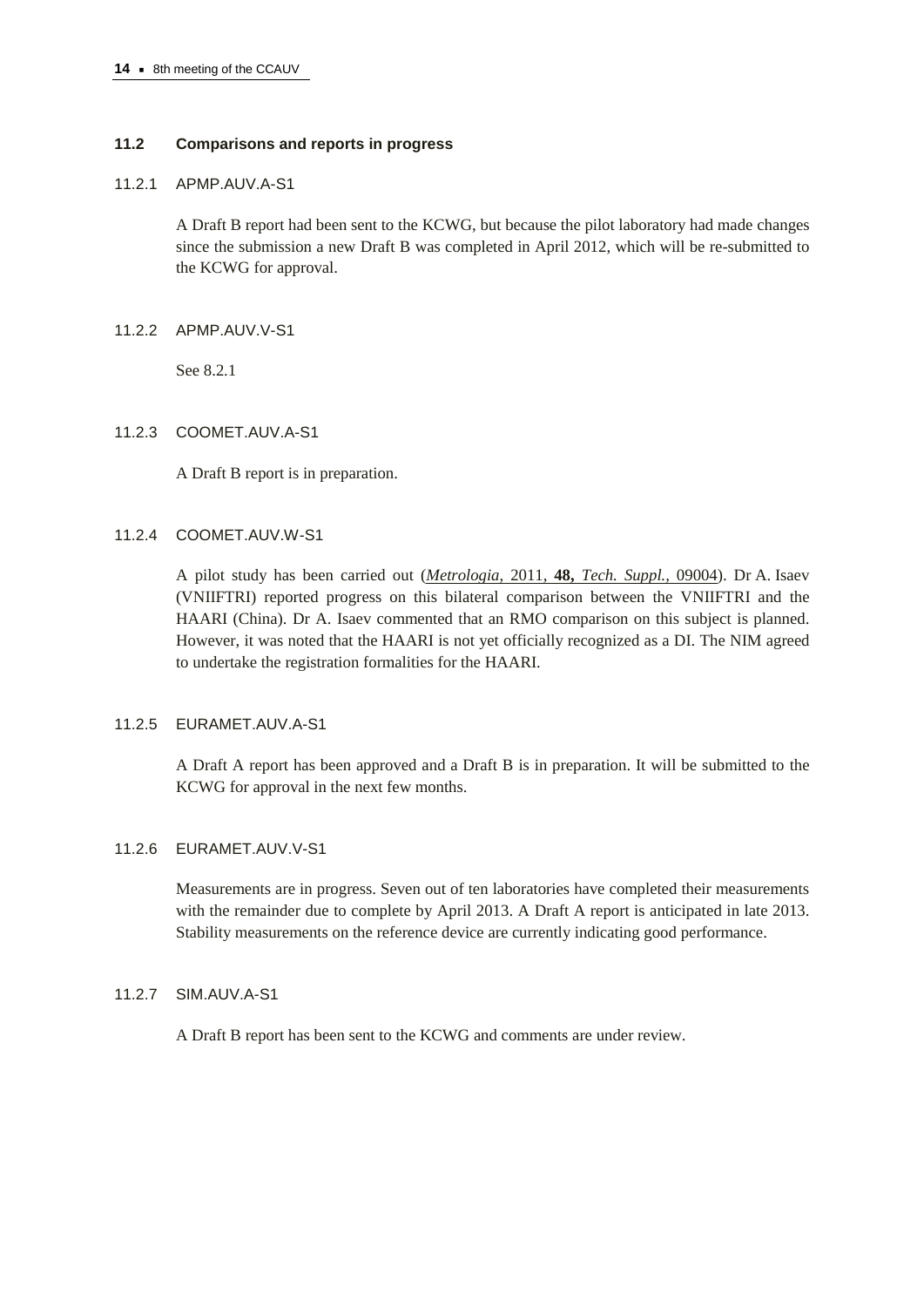#### 11.2.8 SIM.AUV.V-K1.1

Results and reference values from this project have been published by IMEKO. The project covers accelerometer calibration in the range 10 Hz to 10 kHz. A Draft B is in preparation and comments from the KCWG are being considered.

## **11.3 Future comparison proposals**

#### 11.3.1 AFRIMETS.AUV.V-S3

The KEBS is proposing to pilot this comparison and a protocol has been submitted for approval. Preliminary measurements have started.

# **12 PROGRESS/STATUS OF NATIONAL STANDARDS**

## **12.1 NMIA**

Dr A. Scott reported on typical activities undertaken by the AUV Group of the NMIA, which has three members of staff.

All services offered by the group, including a new service for ultrasonic instrumentation, were subject to full quality assessment in 2011.

A new vibration calibration capability has been developed, including facilities for phase calibration and low frequency calibration. A new service for calibration of mechanical couplers was reported.

As part of the NMIA's participation in CCAUV.U-K3 some improvements were made to the radiation force balance used to measure ultrasonic radiation power.

A new project in APMP being led by the KRISS will consider free-field reciprocity calibration and the NMIA will contribute by providing results from comparison calibrations.

A full report on activities has been submitted (cf. Appendix 1).

## **12.2 INRIM**

Dr C. Guglielmone reported on the development of two new services: one for phase calibration of microphones that was used for participation in CCAUV.A-K5, a second involves an extension of the range of ultrasound power measurement.

A full report on activities has been submitted (cf. Appendix 1).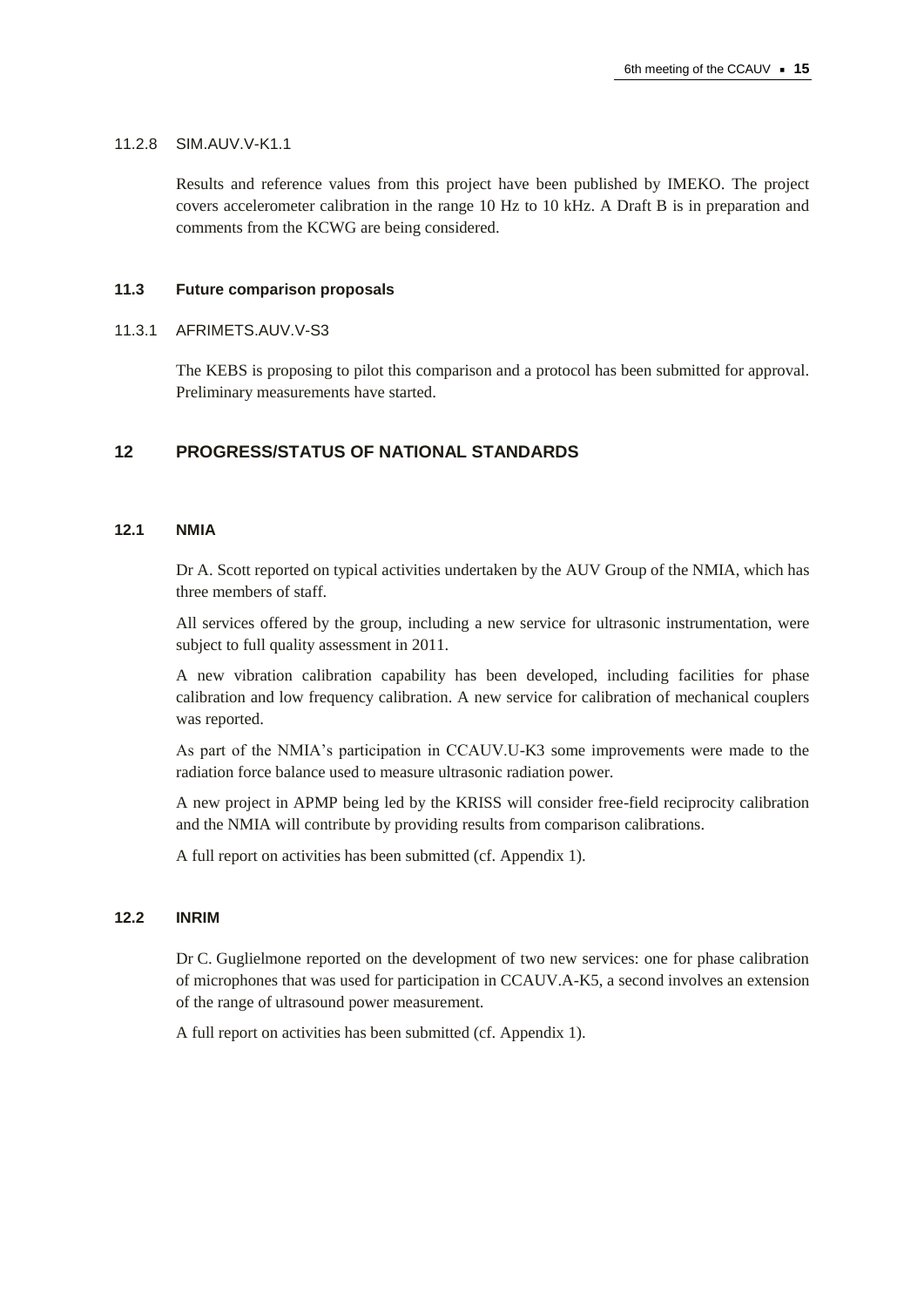#### **12.3 NIM**

Dr P. Yang reported on developments in acoustics and ultrasound. These included:

- $\bullet$ an acoustic chamber for low frequency calibration of microphones in the frequency range from 0.01 Hz to 20 Hz, at sound pressure levels up to 140 dB;
- a hemi-spherical microphone array for the calibration of reference sound power sources and other sound power measurements in the frequency range from 50 Hz to 20 kHz;
- extensions in the frequency range and power range of ultrasound power measurement
- ultrasound hydrophone calibration in the frequency range from 0.5 MHz to 15 MHz;
- measurement standards for acoustic emission in the frequency range from 100 kHz to 1 MHz;
- measurement standard for air-conduction and bone-conduction audiometry.

Mr Q. Sun presented developments in the field of vibration and shock by the NIM. These included:

- improvements in distortion of sinusoidal vibration stimuli;  $\bullet$
- $\bullet$ developments in low frequency calibration using both horizontal and vertical excitation.

A full report on activities has been submitted (cf. Appendix 1).

#### **12.4 PTB**

Dr C. Koch reported the significant research activity covered in the report submitted by the PTB (cf. Appendix 1). Recent research activities included the first steps towards a quantitative characterization of ultrasonic cleaning vessels, new ways to elicit otoacoustic emission, monitoring of the formation of lesions in HIFU treatments on the basis of radiated shear waves, characterization of measurement amplifiers, calibration of impulse hammers, and a proposal for single number descriptors in building acoustics.

#### **12.5 NMIJ/AIST**

Dr Kikuchi reported on the impact of the 2011 earthquake on the facilities operated by the NMIJ/AIST. He informed that while all personnel were safe, there had been significant damage to instrumentation and infrastructure. The recovery has typically taken a year to complete; all research activities were interrupted during this time.

Nevertheless, there have been some developments to report in the acoustics and ultrasound field: a laser piston-phone for microphone calibration has been developed and a new sound power standard is in preparation.

There are also plans:

to develop standards for high-frequency hydrophone calibration (up to 40 MHz); $\bullet$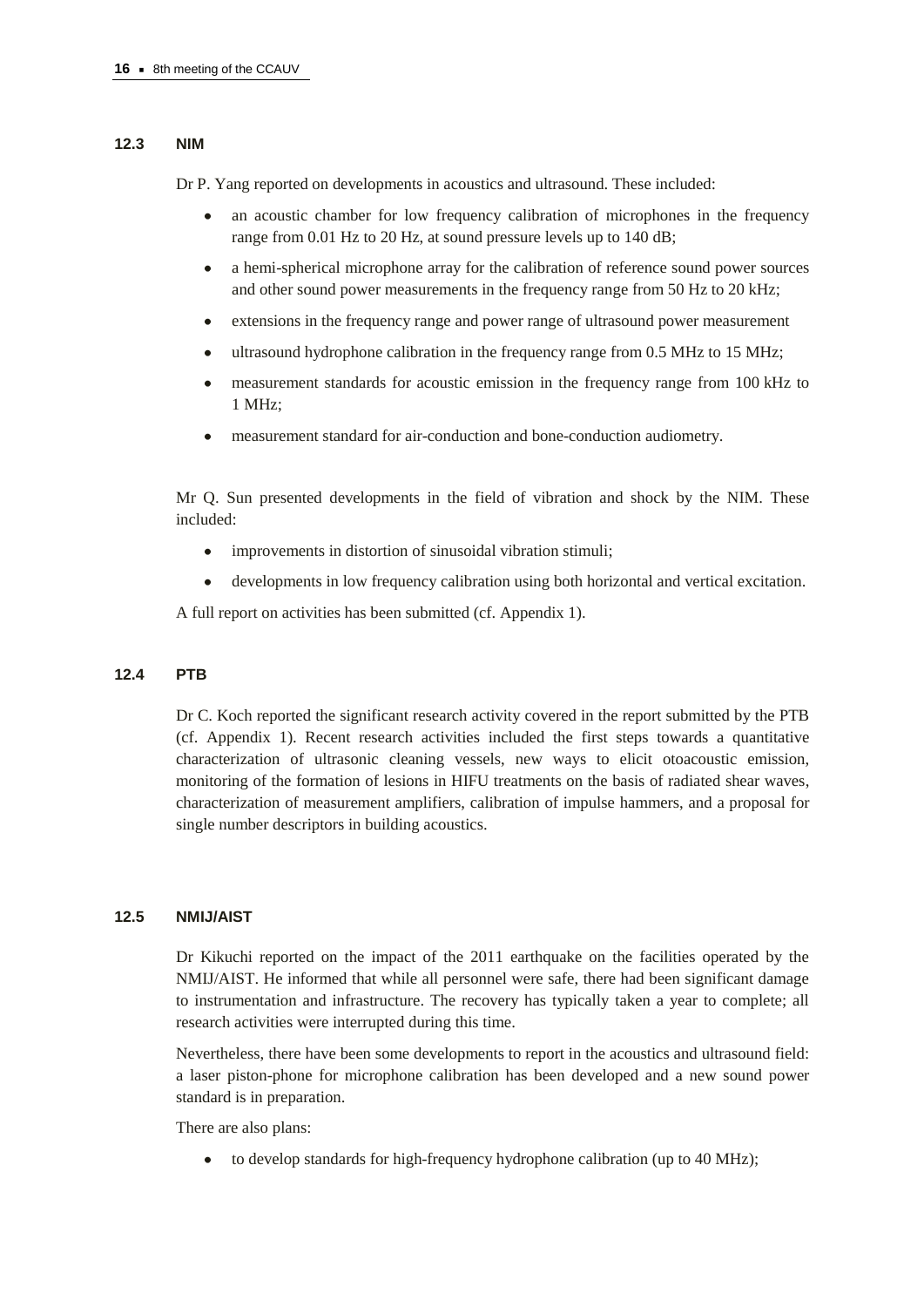- to develop techniques for the measurement of HITU fields;  $\bullet$
- $\bullet$ to develop a quantitative measurement technique of cavitation fields.

Dr T. Usuda summarized the activities in the vibration and acceleration fields. There were no new developments in linear vibration to report, but new services to industry covering shock acceleration have been launched.

Current research activity includes:

- transportable systems for in-situ acceleration calibration in collaboration with commercial manufacturers;
- angular vibration standards.  $\bullet$

A full report on activities has been submitted (cf. Appendix 1).

#### **12.6 NMISA**

Mr C.S. Veldman reported that the NMISA reciprocity system for the calibration of microphones has been updated in line with the new requirements of IEC 61094-2 and includes the determination of phase. This system was used for the NMISA measurements for the CCAUV.A-K5. However, a new commercial system has also been procured and will be set up during 2012.

In the vibration field, low frequency calibration has been extended down to 0.4 Hz. New facilities for transverse vibration are in development and a new air-bearing exciter table has been designed.

A full report on activities has been submitted (cf. Appendix 1).

#### **12.7 KRISS**

Dr W.S. Cheung presented recent activity at the KRISS in the areas of acoustics (in air and water), ultrasound, and linear and angular vibration. In air acoustics, the KRISS has a new system for free-field sensitivity calibration, and in ultrasound a new primary calibration for the calibration of hydrophones is under development. In linear vibration, a new calibration system for reference seismometers was developed between 2010 and 2012, and angular vibration is being extended to the low-frequency calibration range.

Dr W.S. Cheung reported that the field of underwater acoustics is increasing in importance at the KRISS, and reported plans for a new hydrophone calibration facility that will implement both reciprocity and comparison calibration of hydrophones using its new test tank facility which has dimensions of 2 m  $\times$  2 m  $\times$  2.5 m. Uncertainties are estimated at 1 dB for frequencies  $<$  40 kHz, and 0.3 dB for frequencies  $> 40$  kHz.

A full peer review has recently been carried out, including new capabilities on angular acceleration.

A full report on activities of KRISS has been submitted (cf. Appendix 1).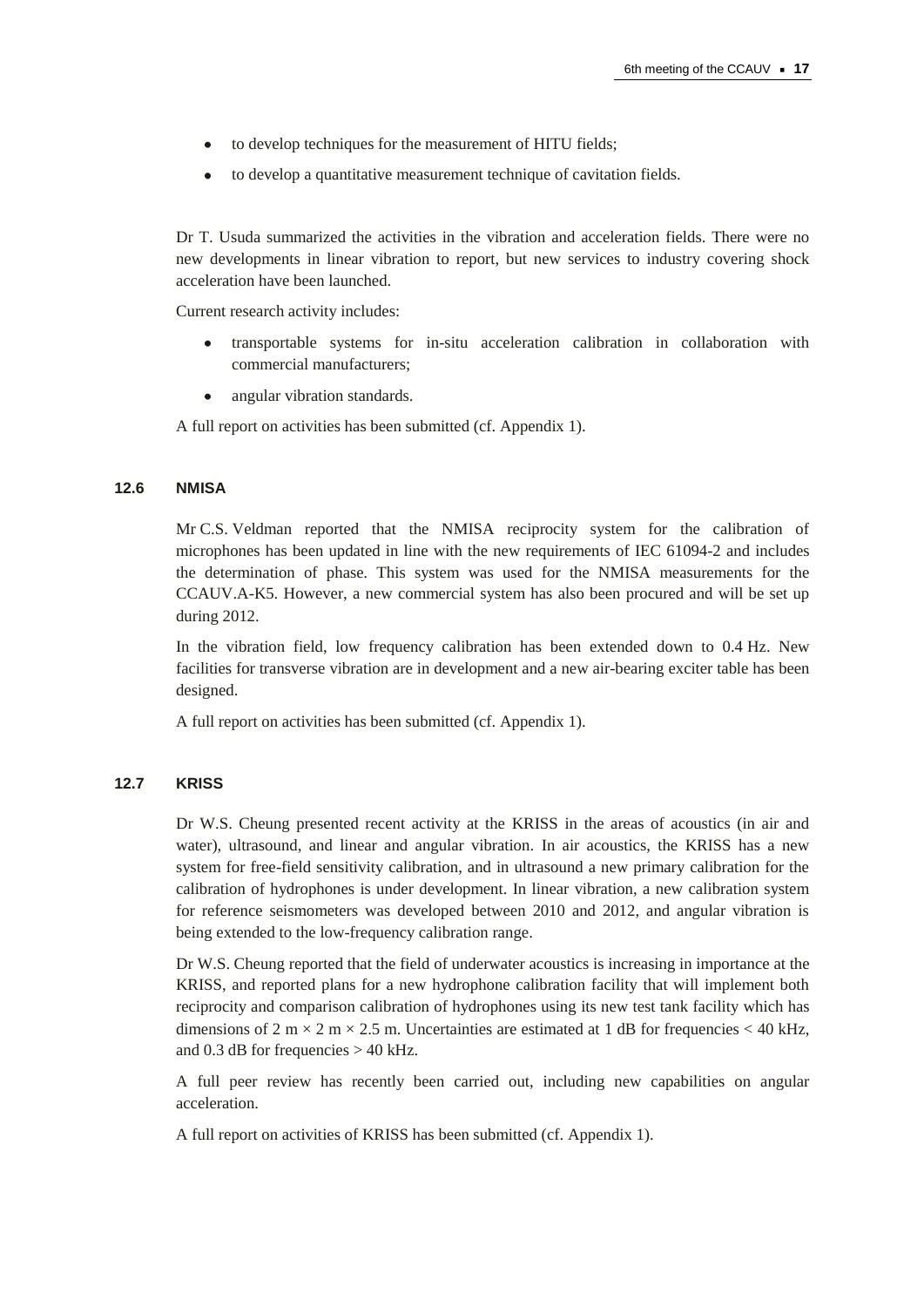#### **12.8 NPLI**

Dr M. Singh reported that a peer review assessment within the APMP had been carried out with assessment support from the NMISA.

The NPLI is active in acoustics, ultrasound and vibration and updated CMCs reflecting recent extensions in frequency range have been added to the KCDB.

A full report on activities has been submitted (cf. Appendix 1).

## **12.9 DFM**

Dr S. Barrera-Figueroa presented the combined activities of the DFM and the BKSV-DPLA. Highlights included recent research to extend the frequency range over which primary standards for airborne sound pressure exist, i.e. up to 100 kHz. This capability is achieved from developments of free-field reciprocity calibration of type WS3 (quarter inch) microphones and will underpin new EURAMET research on human perception of airborne ultrasound.

Dr S. Barrera-Figueroa reported that all services are covered by DANAK accreditation, the national accreditation body in Denmark.

A full report on the combined activities of DFM and BKSV-DPLA activities has been submitted (cf. Appendix 1).

#### **12.10 LNE**

Dr D. Rodrigues reported two new developments at the LNE.

The first was a new facility for the secondary calibration of microphones by comparison. The facility is based on a hemi-anechoic chamber where the sound source is mounted in the floor of the chamber.

A second topic concerned the calibration of vibration dosimeters where a new accredited calibration service is pending

A full report on activities at LNE has been submitted (cf. Appendix 1).

## **12.11 CENAM**

Dr J.S. Echeverría-Villagómez gave an overview of AUV work at CENAM. He presented the industrial drivers resulting in the calibration capabilities that have been established and reviewed the associated CMCs. He presented recent changes in the fields of acoustics and ultrasound, including developments in primary vibration standards, high-frequency calibration of vibrometers, shock calibration, angular vibration calibration and developments in medical ultrasound.

The full report on the CENAM activities is available (cf. Appendix 1).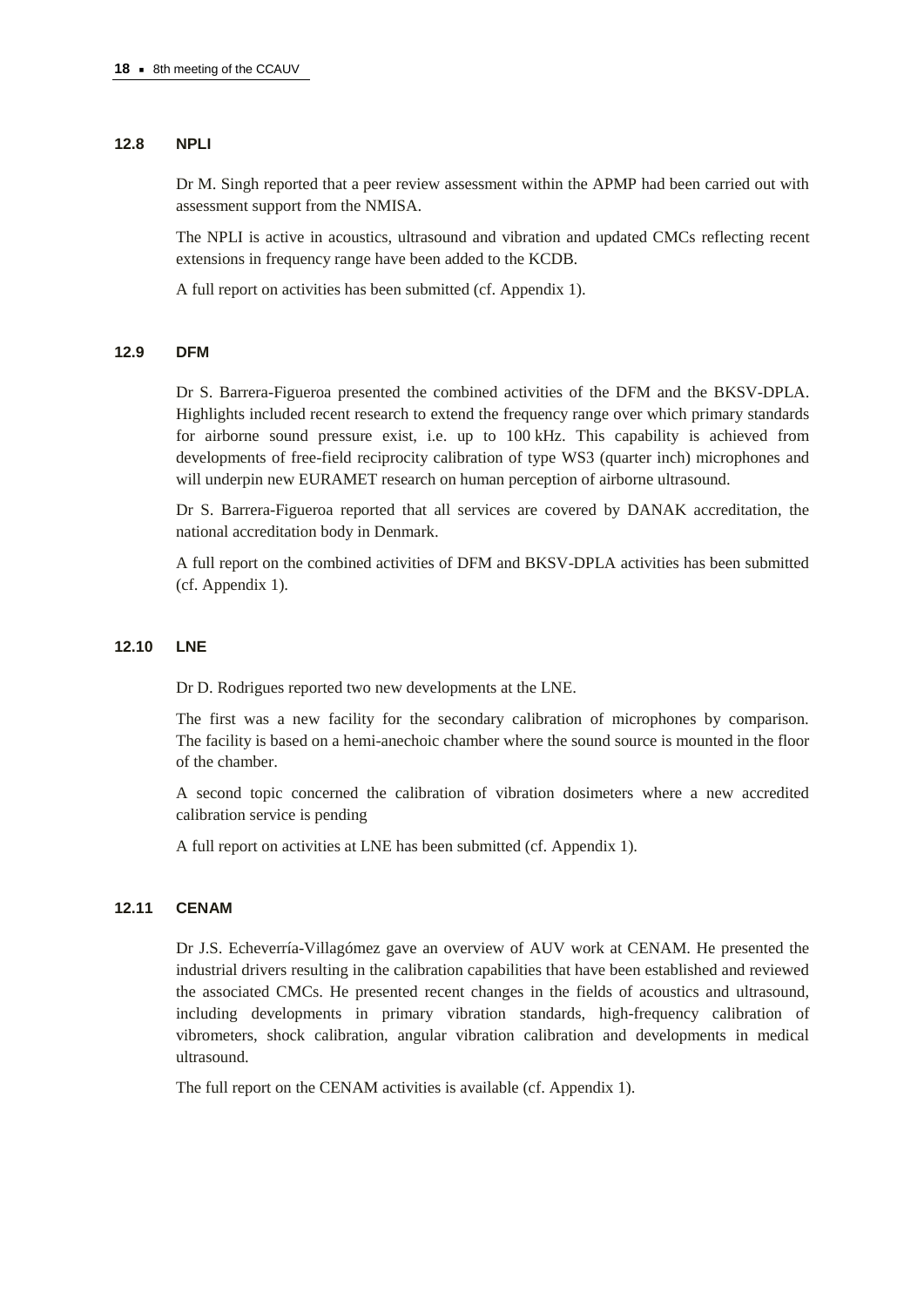#### **12.12 NPL**

Representing the NPL, Dr B. Zeqiri, Dr R. Barham and Mr S. Robinson briefly described its activities, focusing on recent research. In air acoustics, recent research work has concentrated on phase calibration of microphones, photon correlation spectroscopy for microphone calibration, diffuse-field reciprocity calibration of microphones and improvement in the performance and characterization of MEMS microphones. In underwater acoustics, recent research has focused on optical interferometry for hydrophone calibration, acoustic characterization of materials and methodologies for measurement of underwater radiated noise from ships and offshore construction. In medical and industrial ultrasound, recent highlights include the development of a new acoustic sensor measuring time-averaged intensity, modelling of acoustic fields and detection of cavitation onset for HIFU fields, power measurement using a novel pyroelectric sensor, and characterization of cavitation in reference cleaning vessels and pumps.

A full report on these activities has been submitted (cf. Appendix 1).

#### **12.13 GUM**

Mrs D. Dobrowolska reported that there had been no significant changes in the standards maintained at the GUM. However, she noted that the network of accredited laboratories is evolving in Poland, resulting in an increase in the number of devices being submitted to the GUM for calibration.

# **13 REGIONAL METROLOGY ORGANIZATIONS**

#### **13.1 Reports from regional representatives**

#### 13.1.1 AFRIMETS

Mr C.S. Veldman gave an overview of the developments within the RMO, stating that in the AUV field in particular, the two most active members are the NMISA and the KEBS. Although the NIS (Egypt) does have capabilities in acoustics, it is less involved in AFRIMETS activities. The NMISA has been actively involved in training activities with staff from KEBS, providing its staff with an introduction to international activities relating to the CIPM MRA as well as practical training in the fields of acoustics and vibration metrology.

#### 13.1.2 APMP

Mr Q. Sun, the Chair of APMP TCAUV, reported on activities in the region.

Mr Q. Sun described the structure and membership of APMP TCAUV which includes twelve full and three associate members.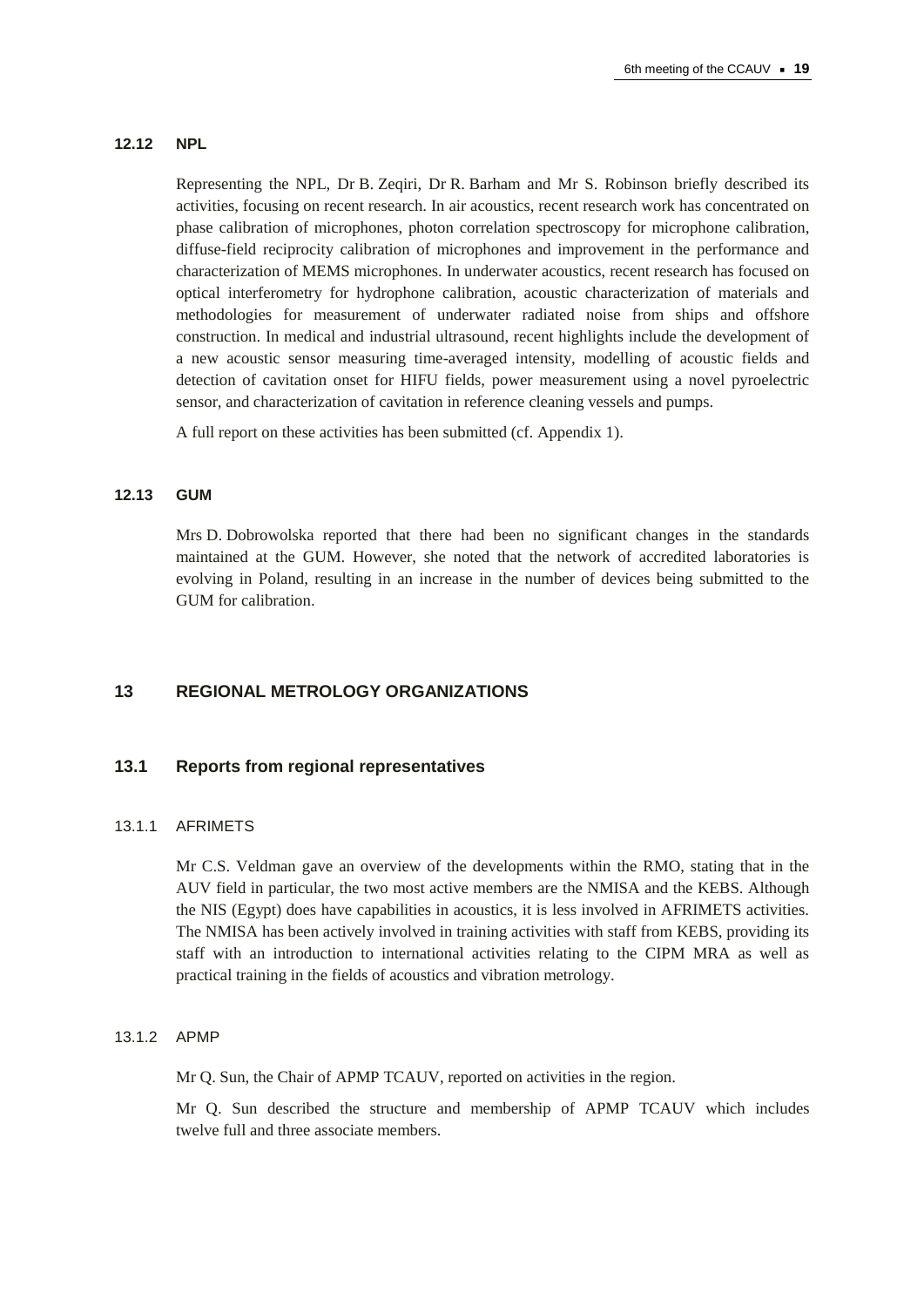He reported that there is now funding available from APMP for 'Initiative Projects', and that TCAUV had been successful in securing a project in 2011 on shock acceleration calibration by laser interferometry, and a further project in 2012 on primary free-field calibration of microphones. The strategy being followed in these projects is to learn from NMIs that have experience in such measurements and to use this as a basis for developing expertise in the region.

A review on current comparison activities was presented together with a summary of CMCs.

Mr Q. Sun reported that a TC-workshop was held in December 2011 in Kobe (Japan), consisting of a series of lectures and laboratory tours. The full APMP activity report is available (cf. Appendix 1).

## 13.1.3 COOMET

Dr A. Isaev presented the activities of the COOMET region on behalf of the COOMET TC chair Ms V. Pozdeeva. The membership and structure is as follows: COOMET TCAUV currently has fifteen members with nine submitting CMCs via COOMET and six via other RMOs. KCs with participation from COOMET members were also presented.

COOMET has established a series of TC meetings held every 2 years, the next being scheduled for May 2013, and will be hosted by the BKSV-DPLA.

A series of regional comparisons and pilot studies supporting the implementation of the CIPM MRA were highlighted, together with a summary of CMCs. A full report on COOMET activities is available (cf. Appendix 1).

## 13.1.4 EURAMET

Dr S. Barrera-Figueroa summarized the EURAMET TCAUV activities and statistics. TCAUV has twenty-five members and covers three sub-committees covering the fields of sound-in-air, ultrasound, underwater acoustics, vibration and acceleration.

For the first time, all sub-committees met together in conjunction with the main TCAUV meeting. These meetings were hosted by LNE, France, and the format proved to be effective.

A key development in EURAMET in recent years has been the introduction of a dedicated research programme, the European Metrology Research Programme (EMRP). TCAUV has been successful in securing a number of projects under this programme.

Dr S. Barrera-Figueroa presented the participants, objectives and work package structure of two examples.

- $\bullet$ "Traceable dynamic measurement of mechanical quantities" is a project from the *Industry* theme which started in 2011;
- "Metrology for a universal ear simulator and perception of non-audible sound" is a  $\bullet$ project from the *Health* theme which started in 2012.

Two further project proposals focusing on the application of optical techniques for acoustic measurements are due to be submitted under the 2012 theme on *SI - Broader Scope*.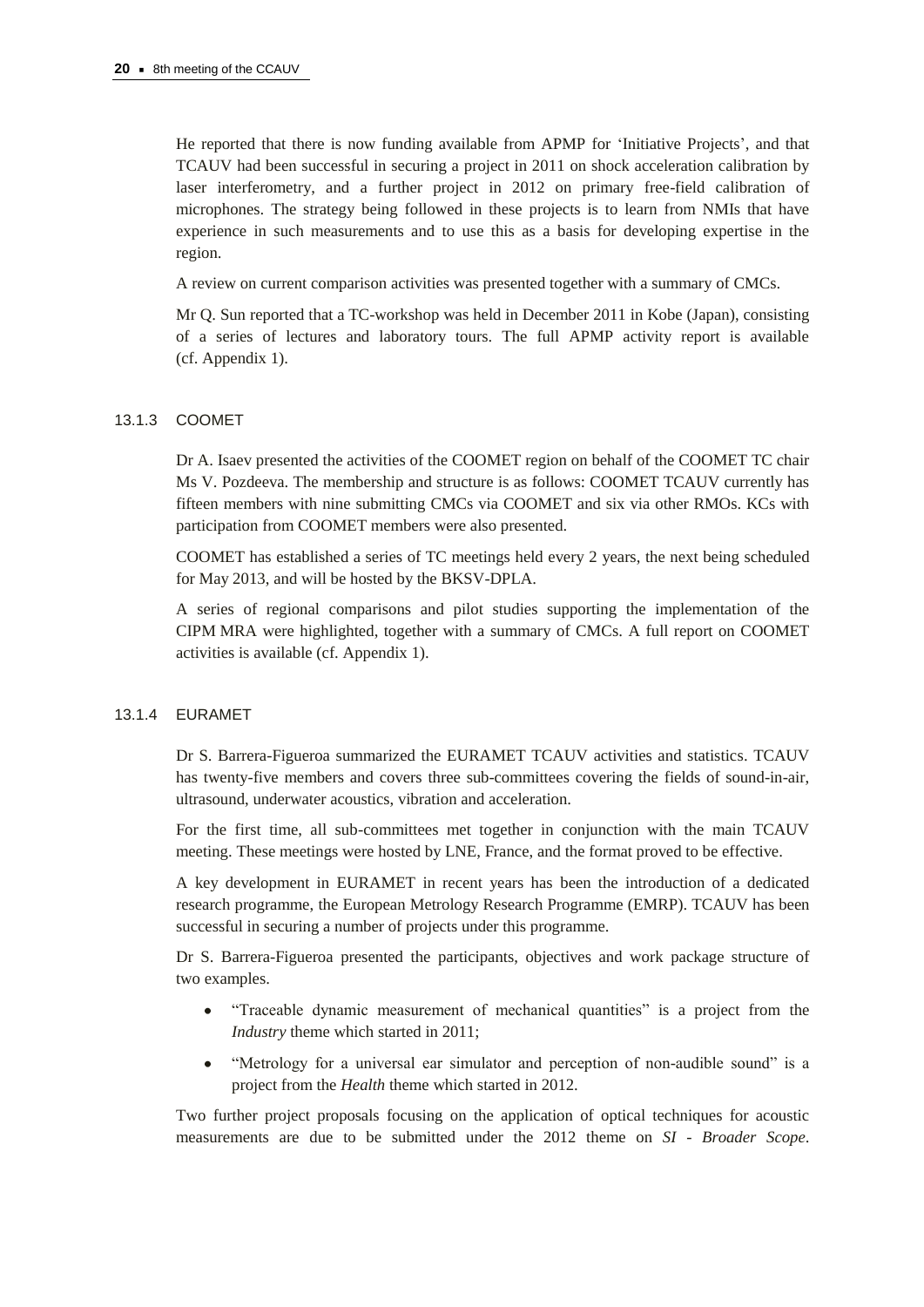Dr S. Barrera-Figueroa stated that Dr R. Barham of the NPL will take over as TCAUV Chair in 2013. Dr S. Barrera-Figueroa's report on the EURAMET is available (cf. Appendix 1).

## 13.1.5 SIM

A presentation was given by CENAM which covered:

- membership and comparisons including a new member from Peru;
- participation in international standardization;
- ongoing activities and collaborations.

## **13.2 JCRB matters**

Mr Ö. Altan (JCRB Executive Secretary) gave an update on JCRB activity since the 7th meeting of the CCAUV (2010) (cf. Appendix 1). He reported that there have been three meetings of the JCRB in the interim.

Highlights of the 26th Meeting of the JCRB were:

- *Designation Scope of DIs*: Noting the proliferation in institutes requesting to become  $\bullet$ DIs, the BIPM is to advise new DIs of expectations for active participation in the CIPM MRA.
- *Authorship of Comparison Reports*: requires "substantial intellectual contribution" to various aspects of the comparison rather than inclusion of all participants.
- *Procedure for Deletion of Greyed-Out CMCs*: A new procedure approved by JCRB became effective in April 2011.

Highlights of the 27th Meeting of the JCRB were:

- *Rules for Modifying Existing CMCs*: specified in document CIPM MRA-D-04  $\bullet$ (Guidelines for CMC Submission and Review).
- *Deletion of CMCs Belonging to Former DIs (Resolution 27/2)*: CMCs that belong to an  $\bullet$ institute that has its designation rescinded will be automatically deleted from the KCDB.
- *Designated Institutes*: the BIPM will collect information on the designation areas of the  $\bullet$ DIs currently listed in Appendix A and draft a document on expectations for participation in activities of the CIPM MRA.
- $\bullet$ *Draft Authorship Guidelines*: The guidelines are posted as CIPM MRA-G-04 in the CIPM MRA documents section of the BIPM website.

Highlights of the 28th Meeting of the JCRB were:

*Designated Institutes*: The JCRB approved a proposed procedure for the registration of DIs in Appendix A of the KCDB.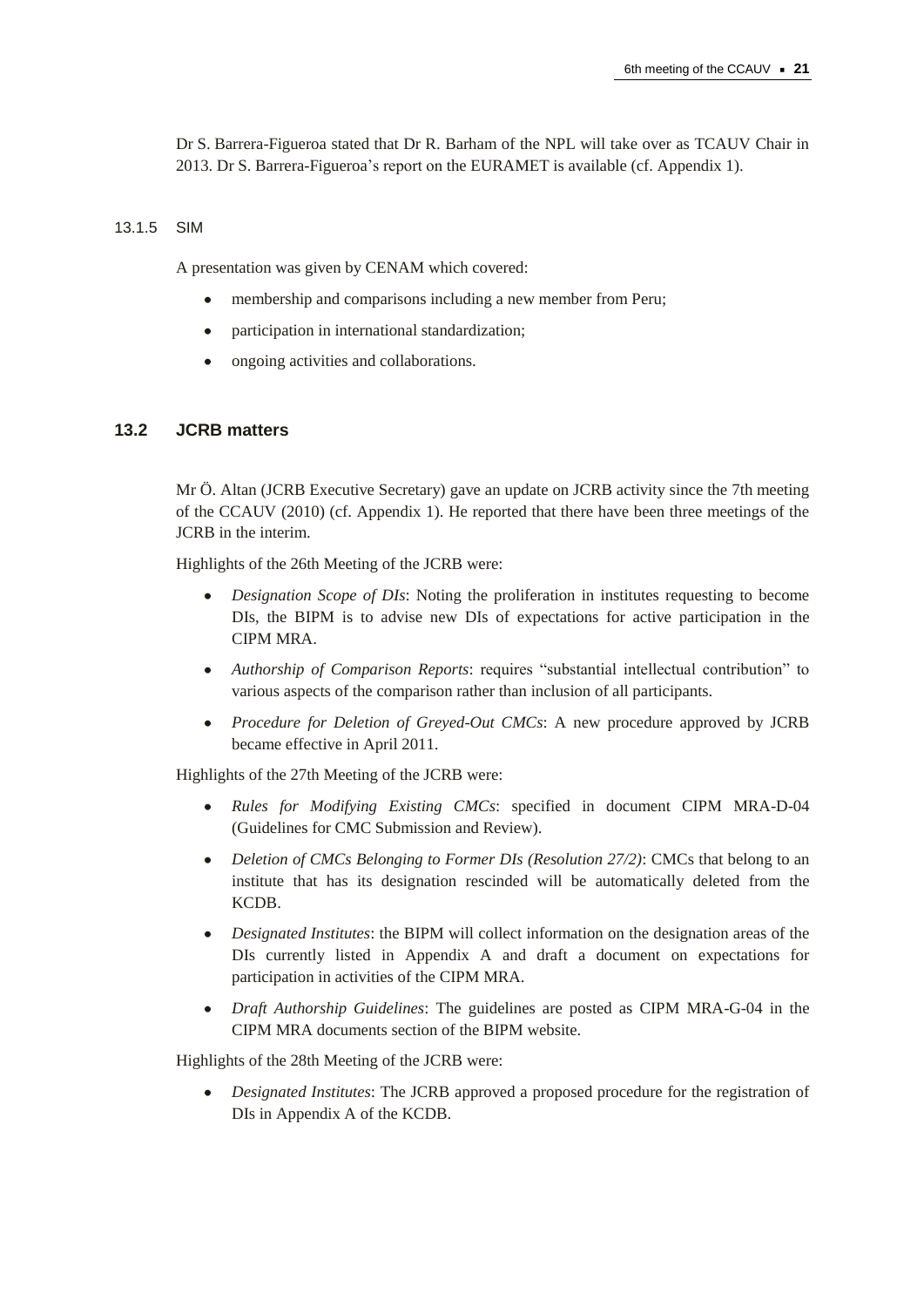- *Workshop on Best Practices in CMC Reviews*: A workshop to take place in conjunction with the 30th meeting of the JCRB in March 2013 was approved.
- *Change in Procedure for Approval of Supplementary Comparison Reports in Doc CIPM MRA-D-05, Section 7.2*: Reports approved by the RMO must be forwarded to the CCAUV Executive Secretary and the Chair of the KCWG, for a three-week period of comment and editorial control.

Mr Ö. Altan concluded by presenting the nine new signatories to the CIPM MRA.

# **14 REPORTS FROM INTERNATIONAL OBSERVERS**

# **14.1 IEC TC 87**

Dr B. Zeqiri reported on recent activities of the IEC TC 87, which held a full meeting in Buzios, Rio de Janeiro, Brazil, from 23 to 27 April 2012. Progress and status of all the documents in preparation or under review can be found at [www.iec.ch](http://www.iec.ch/) (TC Dashboard). Since its previous meeting in Seattle, USA, TC 87 has published one Standard, one Technical Specification, seven CDVs, one NP, one CD, one DTR and one DC. As a result of the work done during the week, the 7 CDs have moved to the FDIS which should result in a further seven published standards by the end of the 2012. WG 6 and WG 8 continue their close cooperation with IEC SC 62D ensuring that the IEC delivers integrated standards to the many users of therapeutic ultrasound products. A full report is available (cf. Appendix 1).

The next TC 87 meeting will be in Delhi, India, with the IEC General Meeting in October 2013.

# **14.2 IEC TC 29**

Dr R. Barham presented a report prepared by Ms S. Dowson, Chair of IEC TC 29 (Electroacoustics), (cf. Appendix 1). The TC 29 produces standards relating to the specification, calibration and test methods for electroacoustic measurement instrumentation such as microphones, sound level meters, sound calibrators, filters, audiological equipment, hearing aids and ear simulators, including the recent addition of instrumentation for the measurement of aircraft noise.

The IEC TC 29 and each of its WGs met in London, UK, in March 2011. Progress and status of all the documents in preparation or under review can be found at [www.iec.ch](http://www.iec.ch/) (TC Dashboard). In summary five new or revised standards have been published since the previous report to the CCAUV, and a further eleven drafts circulated for comment.

TC 29 has prepared a Strategic Business Plan, which considered technical trends and their impact on objectives and strategy for the next 3 to 5 years. Two points in the TC 29 action plan which have particular synergies with the CCAUV are:

the investigation of emerging technologies and their impact on the IEC TC 29;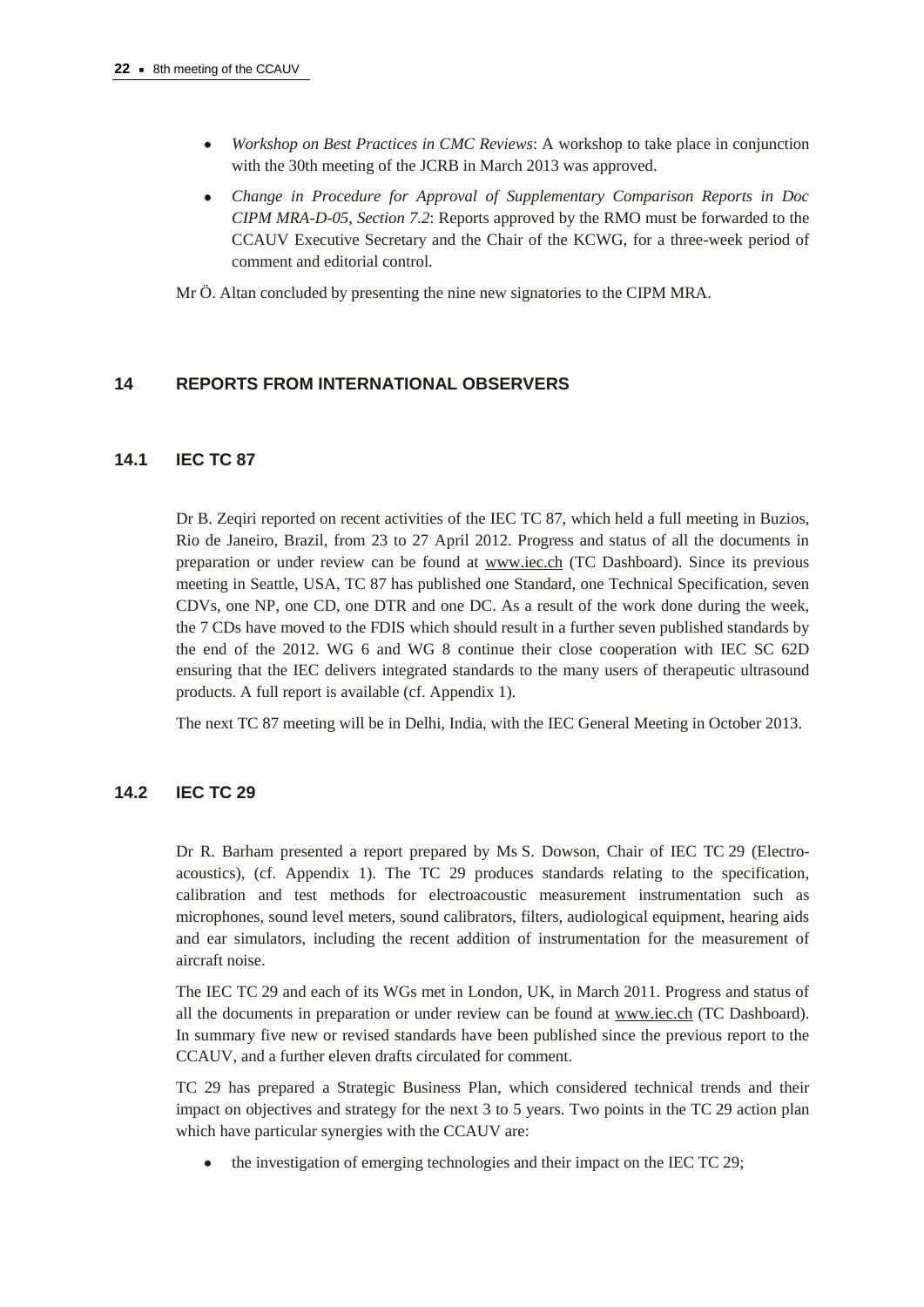$\bullet$ the preparation of guidance on implementing uncertainty analysis in IEC documents.

The next meeting of IEC TC 29 will be held in Copenhagen, Denmark, in September 2012.

## **14.3 ISO TC 108**

Mr C.S. Veldman presented highlights from an extensive report on the ISO TC 108 (Mechanical vibration, shock and condition monitoring) which was prepared by Dr H. von Martens, providing an overview of ISO TC 108 activities (cf. Appendix 1). Of particular note were:

- an update on the ISO 5347 and ISO 16063 series of standards, including the status of each of the document parts, noting that these documents are under continuous development;
- standards covering an extended frequency range of 0.4 Hz to higher than 100 kHz;
- specification of calibration methods that have been adopted in CCAUV KCs;
- acknowledgement of the role of the CCAUV and the impact of KCs are having on the  $\bullet$ ISO 16063 series.

It was agreed that Mr C.S. Veldman would now adopt the liaison role between the ISO TC108 and CCAUV.

## **14.4 ISO TC 43 SC 3**

Mr S. Robinson reported that a new Sub-Committee has been formed within the ISO TC 43: Sub-Committee 3 titled: "Underwater Acoustics" (cf. Appendix 1).

The Scope of TC 43 SC 3 is: "Standardization in the field of underwater acoustics (including natural, biological, and anthropogenic sound), including methods of measurement and assessment of the generation, propagation and reception of underwater sound and its reflection and scattering in the underwater environment including the seabed, sea surface and biological organisms, including all aspects of the effects of underwater sound on the underwater environment, humans and marine aquatic life".

Participating countries are as follows: Australia, Canada, Denmark, Germany, Italy, Japan, Netherlands, Norway, Russian Federation, United Kingdom, and USA. The secretariat is held by the ANSI (USA).

The committee has already published one document (ISO PAS 17028, a modified version of ANSI S12.64) which describes techniques for measuring radiated noise from ships in deep water. This is a Publically Available Specification, valid for two years, and is already under review by WG 1 of TC 43. Topics of two new work items are 'definitions and terminology', and 'measuring radiated noise from marine piling'. Other topics likely to be the subject of future work include measurement of ship noise in shallow water, measurement of ambient noise, and measurement of other impulsive sources such as air-guns.

The first full meeting of TC 43 SC 3 coincided with the 8th CCAUV meeting, from 11 to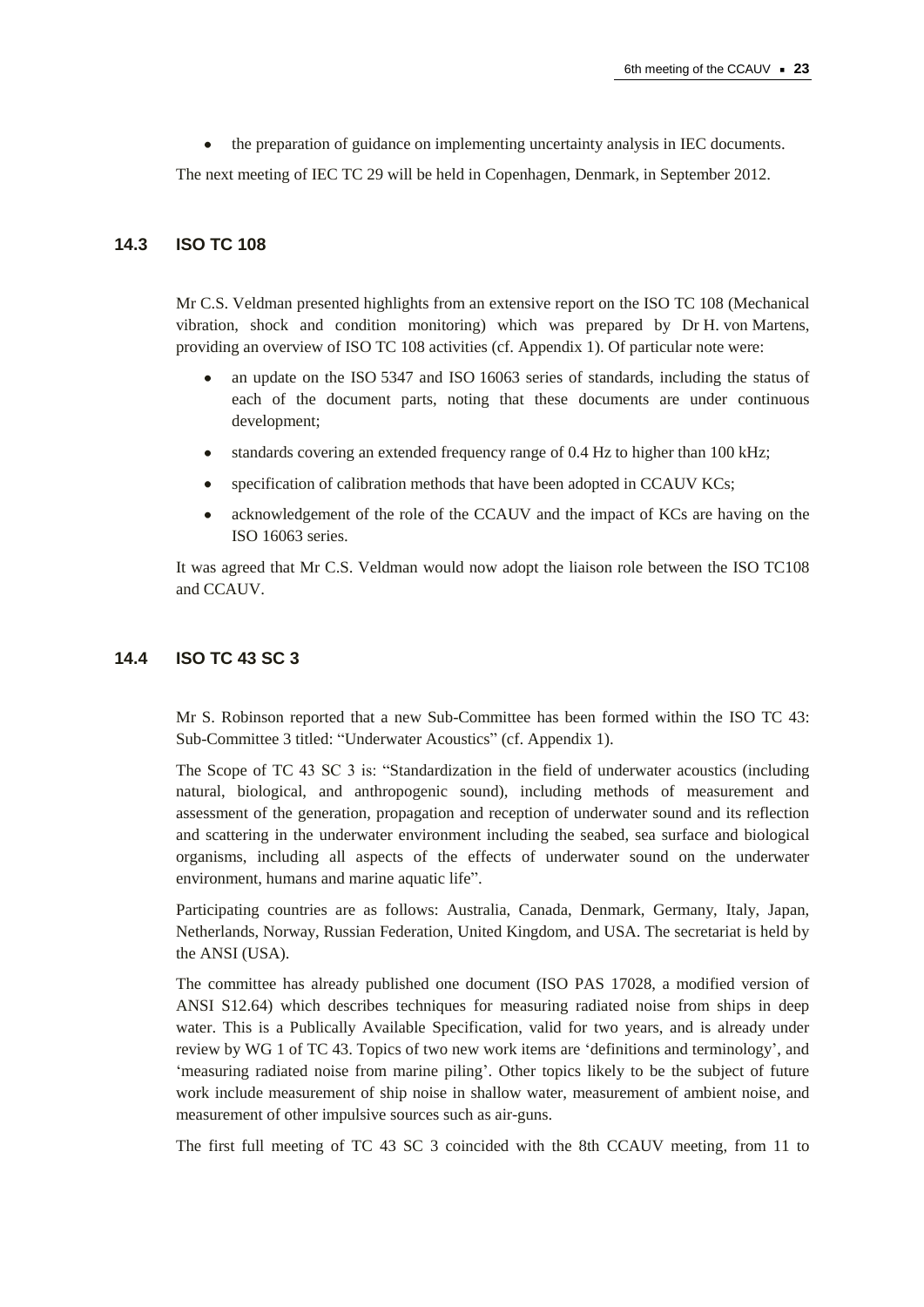13 June 2012, at Woods Hole Ocean Institute, USA. Mr S. Robinson has agreed to be the liaison person between the TC 43 SC 3 and the CCAUV.

# **15 HIGHLIGHTS ON TRAINING AND TEACHING EVENTS IN THE AUV FIELD**

## **15.1 BIPM workshop on metrology challenges for dynamic measurements**

Dr T. Usuda presented details of the BIPM workshop on metrology challenges for dynamic measurements to be held on 15 and 16 November 2012 at the BIPM headquarters.

Significant progress over the last 25 years with instrumentation and equipment has provided new opportunities and new challenges. For example, typical sample rates have increased more than 40 times, resolution by 4 times (2 bits), and bandwidth by more than 50 times. There are increasing challenges to metrology from industry, with emerging needs in force, torque, dynamic measurements (including material properties) and flow measurement. The agenda of the meeting addresses these issues and includes mechanical measurements, fluid flow, thermo-physical properties and system identification. The objective of the meeting is to establish the real needs, and develop road maps for dynamic measurements. Those wishing to attend the workshop should contact their NMI Directors to obtain a nomination.

# **15.2 Acceleration as a fundamental unit in dynamic measurements: EMRP project IND09**

Dr T. Bruns presented some work originating in the EMRP project IND09, which proposes acceleration as a fundamental quantity (and unit) for dynamic measurements (cf. Appendix 1). Quantities such as force, torque and pressure in dynamic systems may all be related back to acceleration via mass and relationships of Newtonian physics, with the quantities described as a function of frequency. While mass is a fixed value for the system, acceleration is the dynamic quantity through which traceability may be provided. Traceability to these new areas will require new challenges to be overcome, and collaboration between the CCAUV and the CCM.

# **16 REPORTS FROM INTERNATIONAL MEETINGS**

## **16.1 IMEKO TC 22 activities**

Dr T. Usuda and Dr T. Bruns gave a short report on the activities of the IMEKO TC 22 on vibration measurements (cf. Appendix 1).

The IMEKO 20th World Congress was held in Thailand in November 2010 which included twelve contributions and a TC 22 meeting. Dynamic measurement of mechanical quantities and its relationship to human safety was a particular topic of discussion.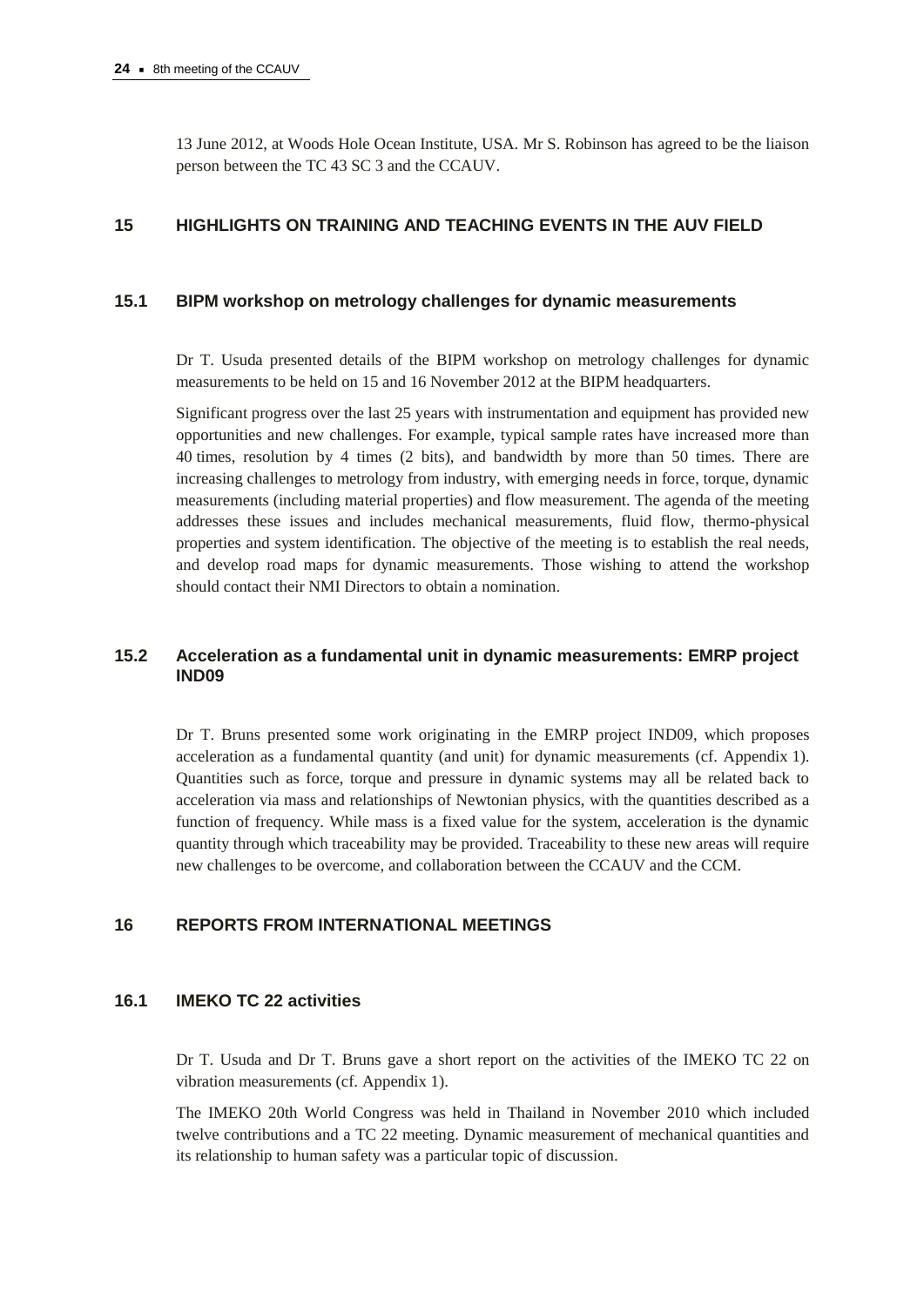Access to the proceedings is available a[t www.IMEKO.org.](http://www.imeko.org/)

The next meeting will be held in Busan, Republic of Korea, from 9 to 14 September 2012, where all the TCs will meet.

## **17 MEMBERSHIP OF THE CCAUV**

Dr S. Picard noted that the membership criteria are fully described in a document on the BIPM website [\(http://www.bipm.org/en/committees/cc/cc\\_criteria.html\)](http://www.bipm.org/en/committees/cc/cc_criteria.html).

No new requests have been received regarding member or observer status.

Dr S. Barrera-Figueroa reported that the status of the DPLA, Denmark, is becoming more defined as a NMI + DI structure. The DPLA was not a distinct entity as it was originally defined. However, the BKSV-DPLA has been registered as a DI; Mr E. Sandermann-Olsen and Mr T.R. Licht, representing the BKSV-DPLA, are members of the delegation from Denmark. The new designations have no impact on the current arrangements for sharing and coordinating work.

# **18 OTHER ITEMS**

Dr S. Picard reminded participants that the BIPM website includes a large collection of publications produced by members and observers, and invited further entries to the list.

Mr A. Paolero (NIST-USRD) asked about the reporting of informal comparisons, for example the current exercise being undertaken between UK and USA on testing the acoustic properties of materials for underwater acoustics. The meeting agreed that future meetings might include presentations on outputs from informal comparisons, and the participants were encouraged to present the results at the next meeting.

Finally, Dr R. Barham presented the following list of [actions and decisions](http://www.bipm.org/cc/CCAUV/Allowed/Summary_reports/CCAUV-8_actions_and_decisions_Final_RS_SP.pdf)<sup>2</sup> which arose during the course of the meeting:

#### **Actions:**

 $\overline{a}$ 

- CCAUV8/A1. **All participants** to consider if they have further inputs to the strategic planning process, to complete the pro-forma questionnaire circulated by SPWG, and return to Bajram Zeqiri, by **12 July 2012.**
- CCAUV8/A2. **SPWG Chairman** to identify experts from within the CCAUV to collate responses from each of the areas, then SPWG to compile and publish a Strategy document, by **12 December 2012**.

<sup>&</sup>lt;sup>2</sup> The CCAUV web page presents a revised version.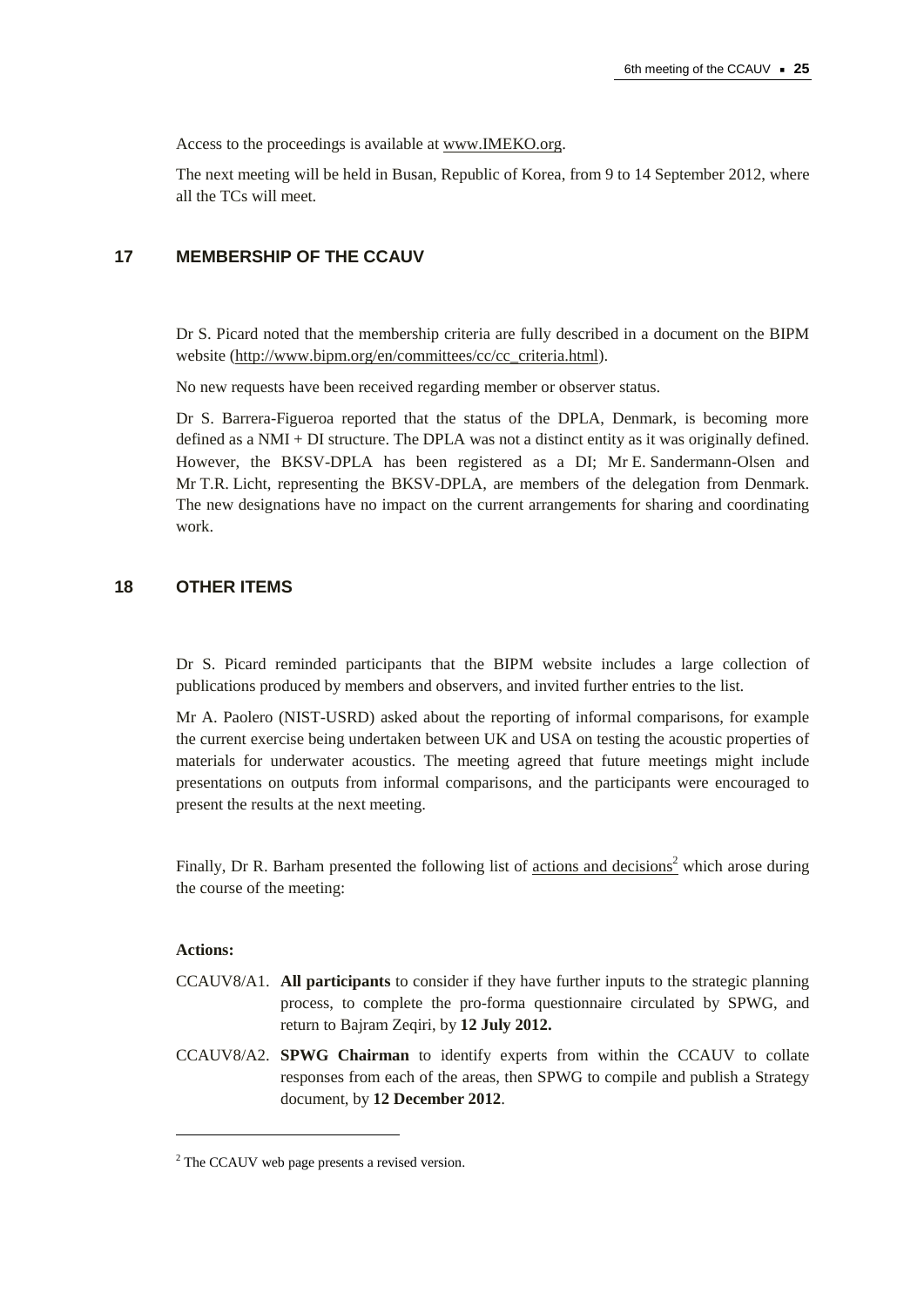- CCAUV8/A3. **All participants** capable of providing quality system peer review services to complete the pro-forma document available on the CCAUV website and submit to the Exec. Sec. for including in the technical assessor database. **Ongoing**.
- CCAUV8/A4. **NIM** to prepare a questionnaire to gather input on the scope of a protocol for a future CCAUV key comparison on low-frequency calibration of accelerometers, by **12 September 2012.**
- CCAUV8/A5. **NPL** to prepare a questionnaire to gather input on the scope of a protocol for a future CCAUV key comparison on free-field calibration of hydrophones, by **12 September 2012.**
- CCAUV8/A6. **NPL** to prepare draft protocol for a new CCAUV key comparison on free-field calibration of ultrasonic hydrophones, by **12 December 2012**.
- CCAUV8/A7. Any participant interested in attending the BIPM Workshop on *Challenges in Metrology for Dynamic Measurement* (15-16 November 2012), to liaise with their institute director on availability of further places.

#### **Decisions:**

- CCAUV8/D1. Terms of reference for the KC and RMO CCAUV working groups were approved by the CCAUV.
- CCAUV8/D2. Appointment of Chairmen for two of the three CCAUV working groups were approved by the CCAUV:

Bajram Zeqiri (NPL) will continue to chair the SPWG

Thomas Bruns (PTB) will continue to chair the KCWG

- CCAUV8/D3. CCAUV agreed that all documents for circulation (e.g. questionnaires, approved protocols, reports) shall be passed to the CCAUV Executive Secretary for distribution to appropriate recipients.
- CCAUV8/D4. CCAUV agreed that the completed EURAMET.AUV.V-K1.2 shall retain its designation even though the results will not be linked to the KCRV (being superseded by pending data from CCAUV.V-K2).
- CCAUV8/D5. The proposal that Ian Veldman (NMISA) shall henceforth act as the liaison between ISO TC 108 and CCAUV, was approved by CCAUV and the decision will now be proposed to ISO TC 108.
- CCAUV8/D6. The presentations of selected research topics at the start of the meeting were considered successful and this feature should be retained for the next CCAUV meeting.
- CCAUV8/D7. The listing of CMCs is now divided into three separate parts: "sound in air", "sound in water" and "vibration", to facilitate the handling, approved by the CCAUV.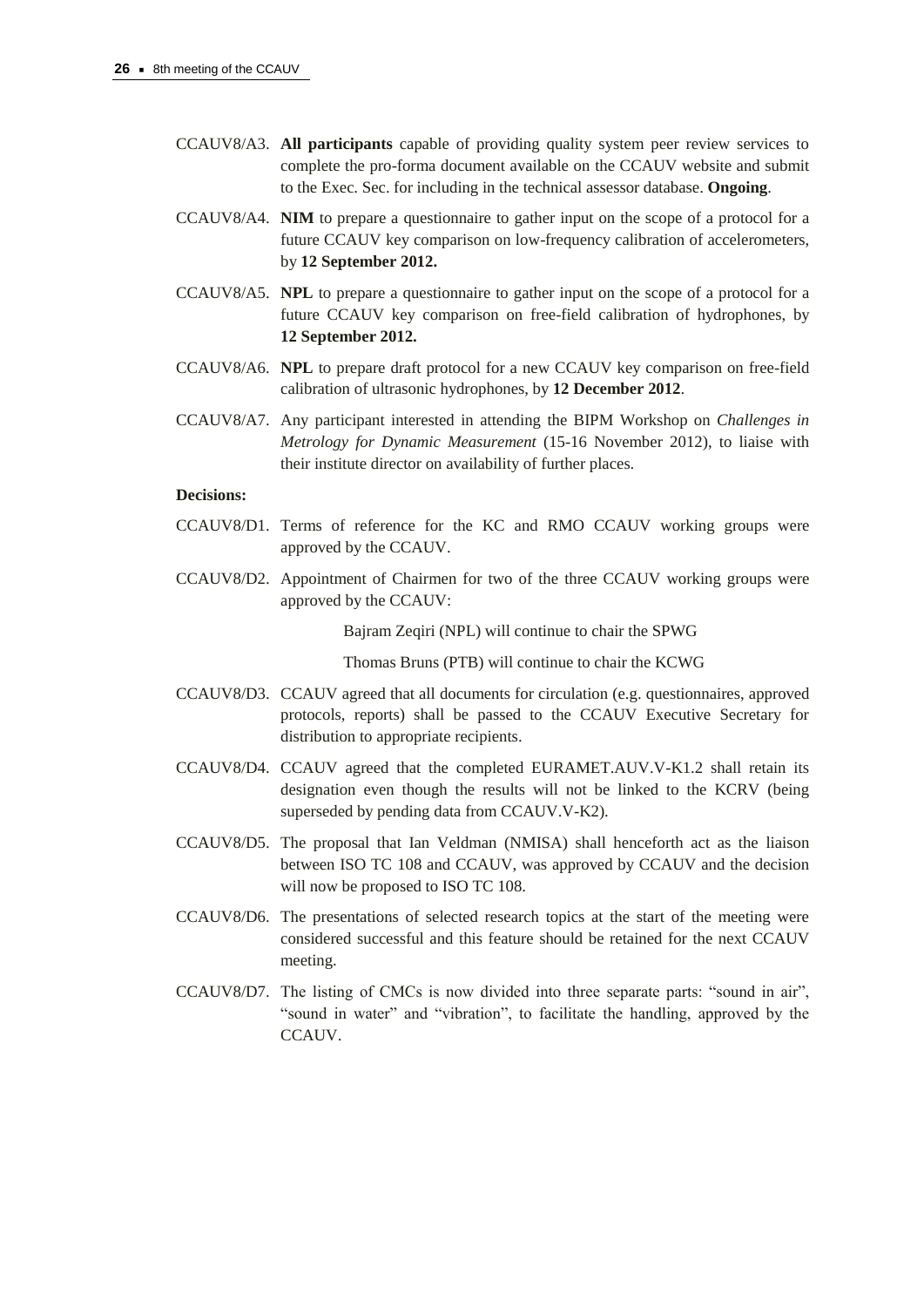# **19 DATE OF NEXT MEETING**

There was a suggestion that the next meeting should revert to being held in October as had been the case previously; however the final decision is subject to acceptance by the CIPM. The date of the next meeting was therefore not confirmed, but an announcement can be expected before the end of 2012.

Dr T. Bruns asked whether the meeting format should be repeated, with the selected in-depth presentations trialled for the first time in 2012. The general consensus was that the technical session at the start of the meeting was worthwhile, and that it should feature in the next meeting.

Dr T. Bruns thanked Dr S. Picard for her efforts in organizing and ensuring the smooth running of the meeting.

The meeting closed at 14:45 on Thursday 14 June 2012.

Dr R. Barham, *Rapporteur* Dr S. Robinson, *Rapporteur*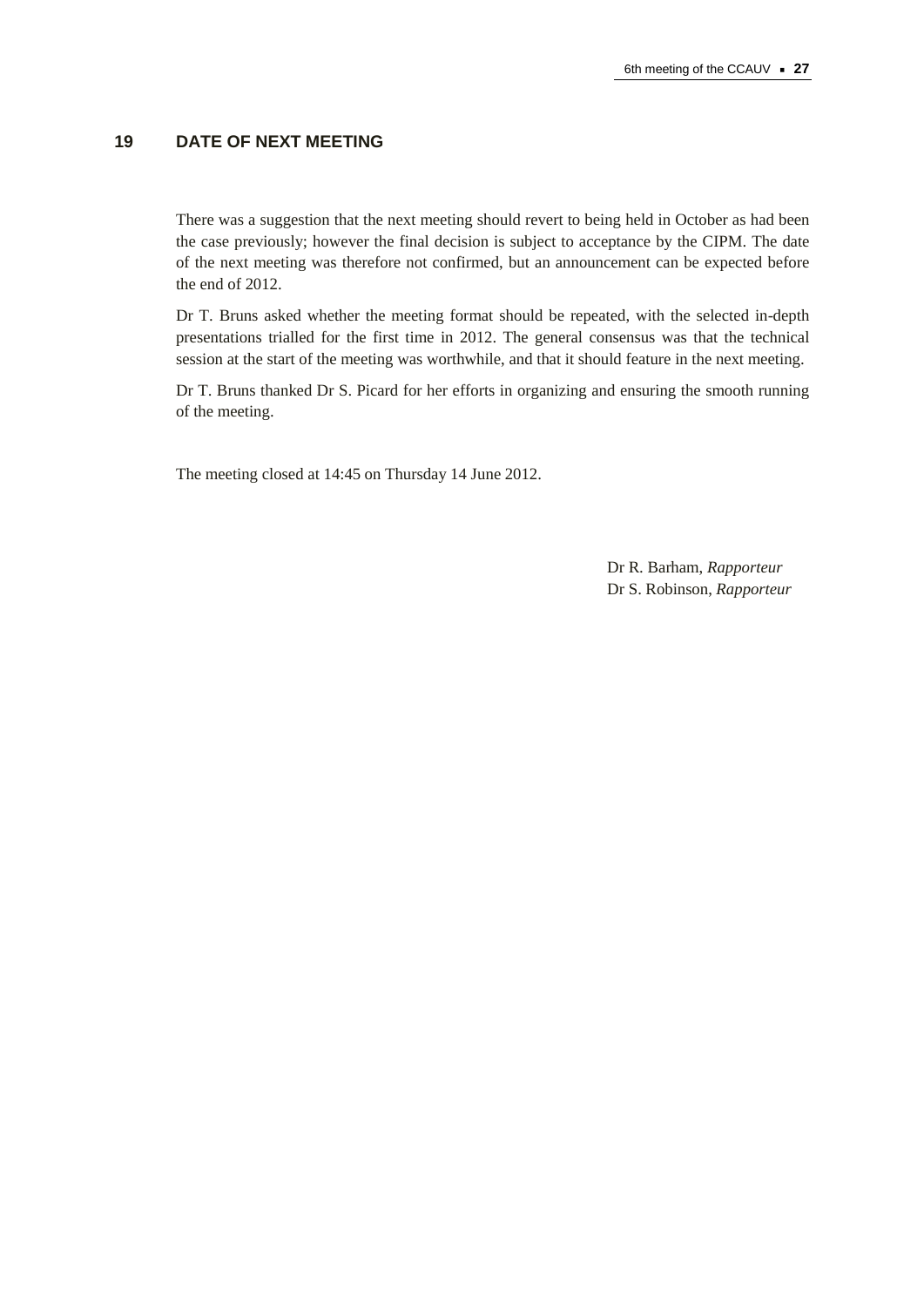# **APPENDIX 1 WORKING DOCUMENTS SUBMITTED TO THE CCAUV AT ITS 8TH MEETING**

Open working documents of the CCAUV are underscored and can be obtained from the BIPM in their original version, or can be accessed on the BIPM website:

<http://www.bipm.org/cc/AllowedDocuments.jsp?cc=CCAUV>

Documents restricted to Committee members can be accessed on the [restricted-access](http://www.bipm.org/cc/CCAUV/Restricted/WorkingDocuments.jsp) CCAUV website.

Document CCAUV/

| $12 - 00$ | Draft agenda – updated, S. Picard, 3pp.                                           |
|-----------|-----------------------------------------------------------------------------------|
| 12-01     | Technical Protocol SIM.AUV.V-K2 – preliminary draft, G. Ripper, 7pp.              |
| $12 - 02$ | Progress Report ISO: ISO TC 108/SC3, H.-J. von Martens, 14pp.                     |
| $12-03$   | Technical Protocol COOMET.AUV.W-S1, A.E. Isaev, 25pp.                             |
| 12-04     | Activity Report NMIA, A. Scott, 5pp.                                              |
| $12 - 05$ | Activity Report APMP, Q. Sun, 13pp.                                               |
| $12 - 06$ | Proposal: VCCAUV.V-K3, Q. Sun, 12pp.                                              |
| $12-07$   | Progress RreportAPMP.AUV.V-S1, Q. Sun, 16pp.                                      |
| $12 - 08$ | National Standards at NIM, Q. Sun, 14pp.                                          |
| 12-09     | Current INRIM Activities, C. Guglielmone, 17pp.                                   |
| $12 - 10$ | Technical Protocol AFRIMETS.AUV.V-S3, A.K. Maina, 9pp.                            |
| $12 - 11$ | Presentation: Report ISO TC 108, H.-J. von Martens, 10pp.                         |
| $12 - 12$ | Draft of Technical protocol for a Bilateral CCAUV.V Comparison, T. Bruns,<br>5pp. |
| $12 - 13$ | Status Report CCAUV.U-K3, C. Koch, 6pp.                                           |
| $12 - 14$ | Status Report NMIJ/AIST, T. Usuda, 26pp.                                          |
| $12 - 15$ | Status Report AUV NMISA - 2012, C.S. Veldman, 6pp.                                |
| $12 - 16$ | Status Report AUV PTB - 2012, C. Koch, 6pp.                                       |
| $12 - 17$ | Activity Report KCWG - 2012, T. Bruns, 2pp.                                       |
| $12 - 18$ | Activity Report of the COOMET TC - 2012, V. Pozdeeva, 6pp.                        |
| $12-19$   | Activity Report of the KRISS - 2012, W.-S. Cheung, 8pp.                           |
| 12-20     | Presentation: NMIA Report, A. Scott, 15pp.                                        |
| $12 - 21$ | Status Report IEC TC 29, S. Dowson, 3pp.                                          |
| 12-22     | JCRB Report to the CCAUV, A. Ö. Altan, 10pp.                                      |
| $12 - 23$ | Status Report NPLI, M. Singh, 5pp.                                                |
| $12 - 24$ | Joint Activity Report DFM and BKSV/DPLA 2012, S. Barrera-Figueroa, 5pp.           |
| $12 - 25$ | EURAMET TC AUV - Activity Report 2012, S. Barrera-Figueroa, 4pp.                  |
| $12 - 26$ | Report of the RMOWG Meeting 2012, S. Barrera-Figueroa, 4pp.                       |
|           |                                                                                   |